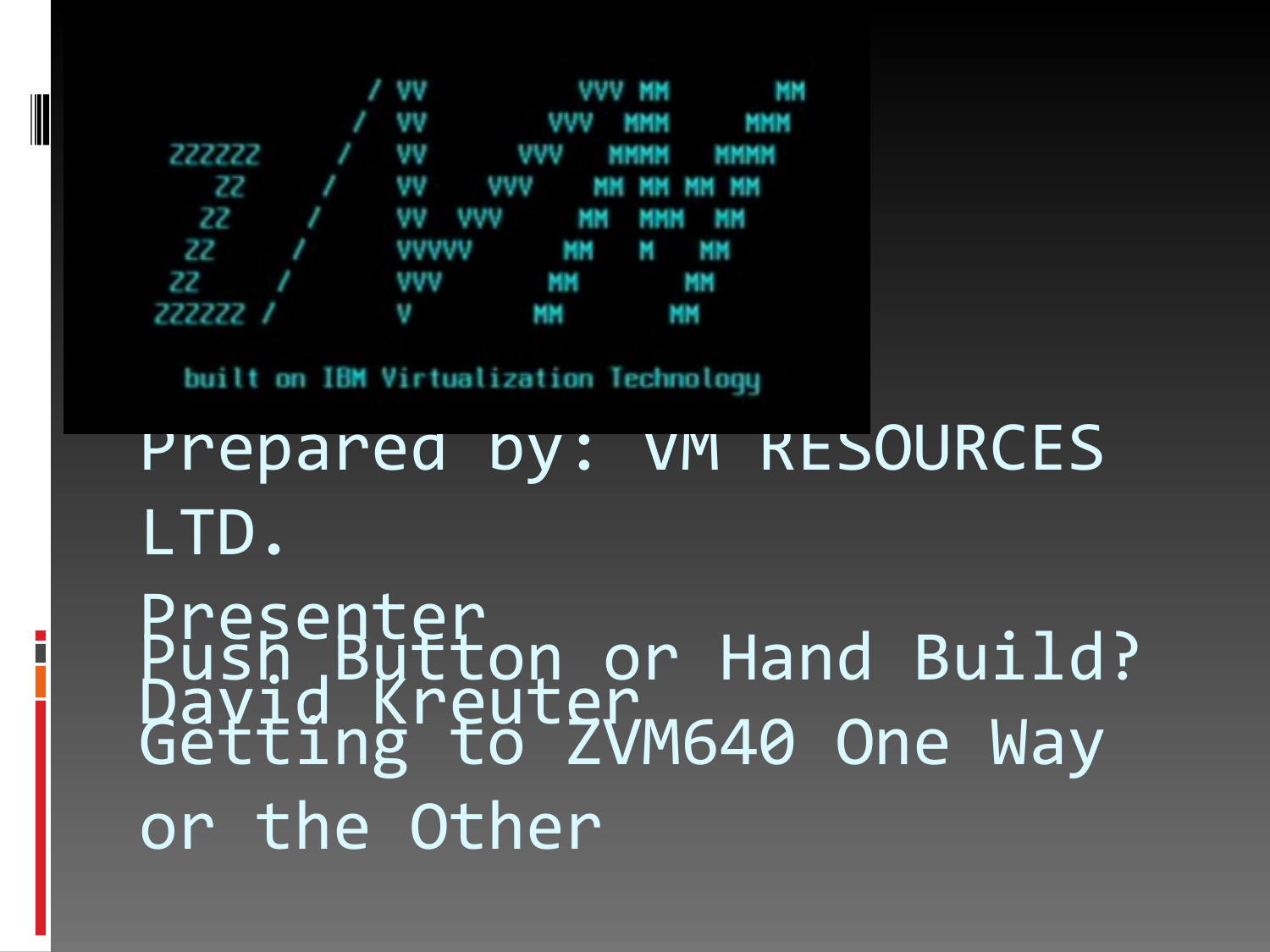# The Choice is Yours…



- You want to run 640.
- Good decision.
- **Should you use the migration tool?**
- Should you hand build your way to 640?
- **The IBM Migration tool set will be compared** to the "Dave Way"



**All Rights** Deserved 2017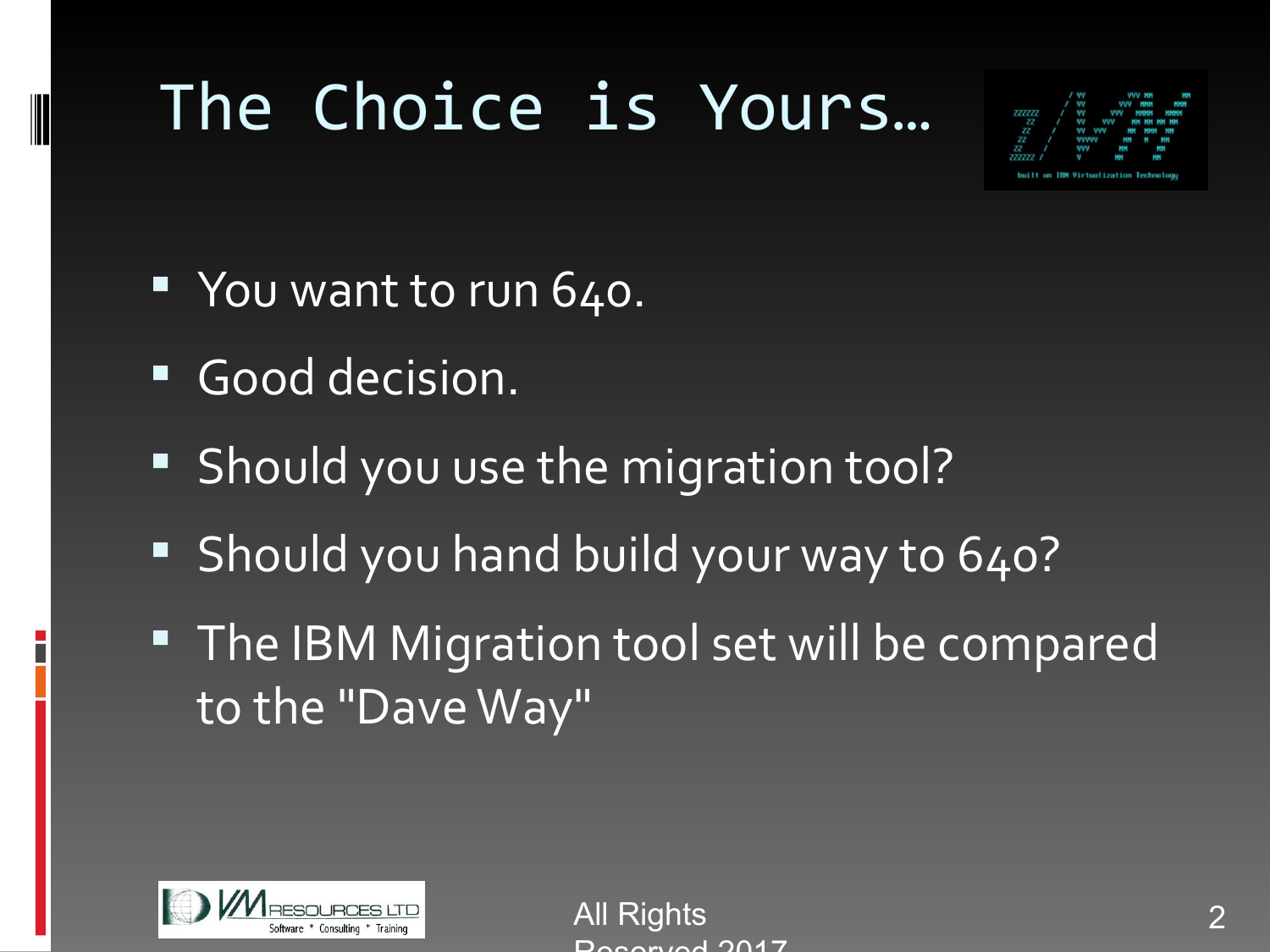# Two Great Methods

**E** IBM Migration **CONDANGE IBM Migration** 

W

- **Source Version 620 or** later
- **Formal** Documentation
- **Some Experience** With It
	- Works as Designed



- 
- **Any Source Version**
- Casual Documentation
- **Extensive Experience** 
	- Refined over years of use
- Code and Tools

All Rights Driven and the state of the state of the state of the state of the state of the state of the state Doganical 0017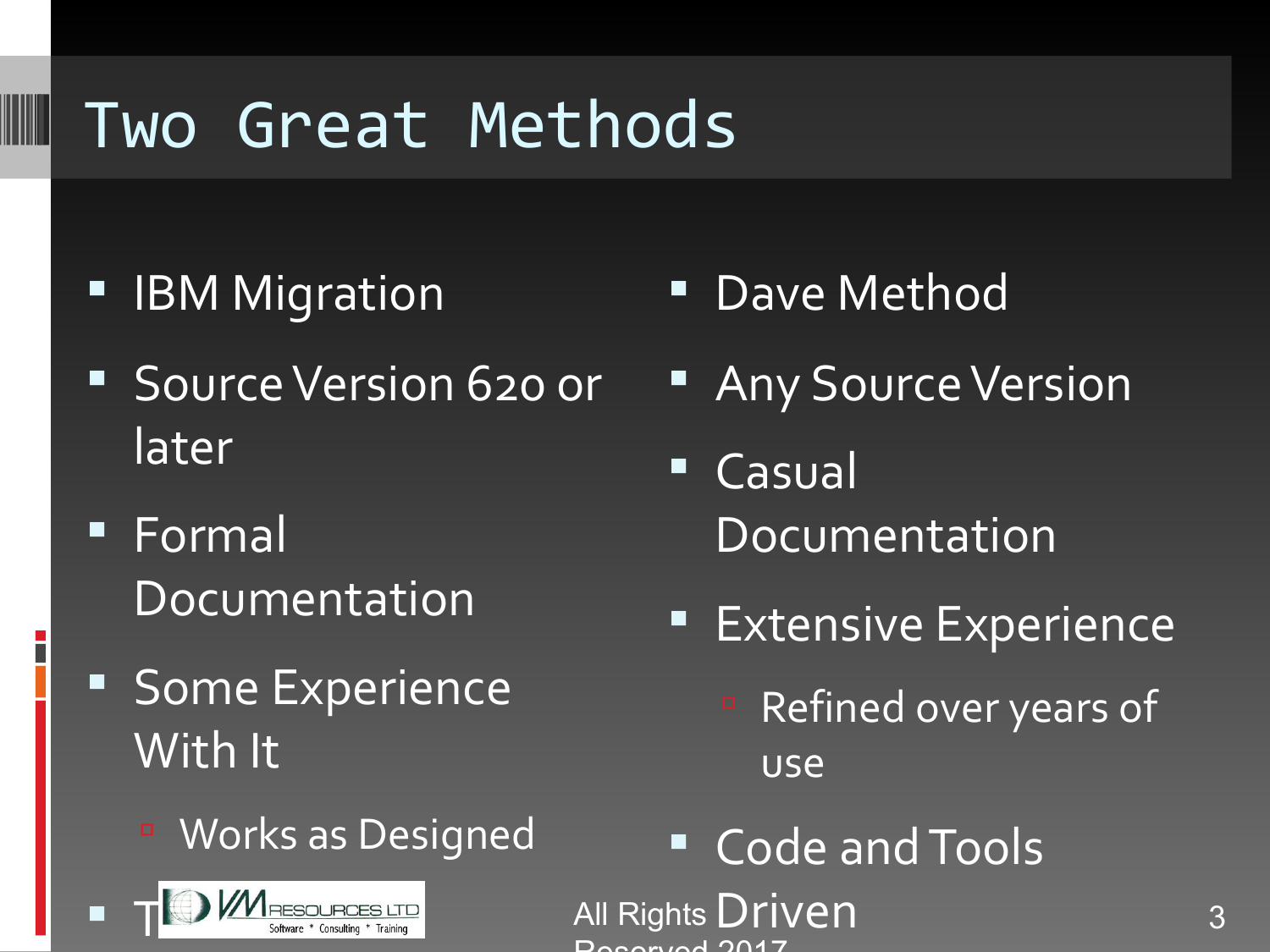# 6.4 IBM UPGRADE PROCESS



#### Customer Hardware **Configuration**



**All Rights** Deserved 2017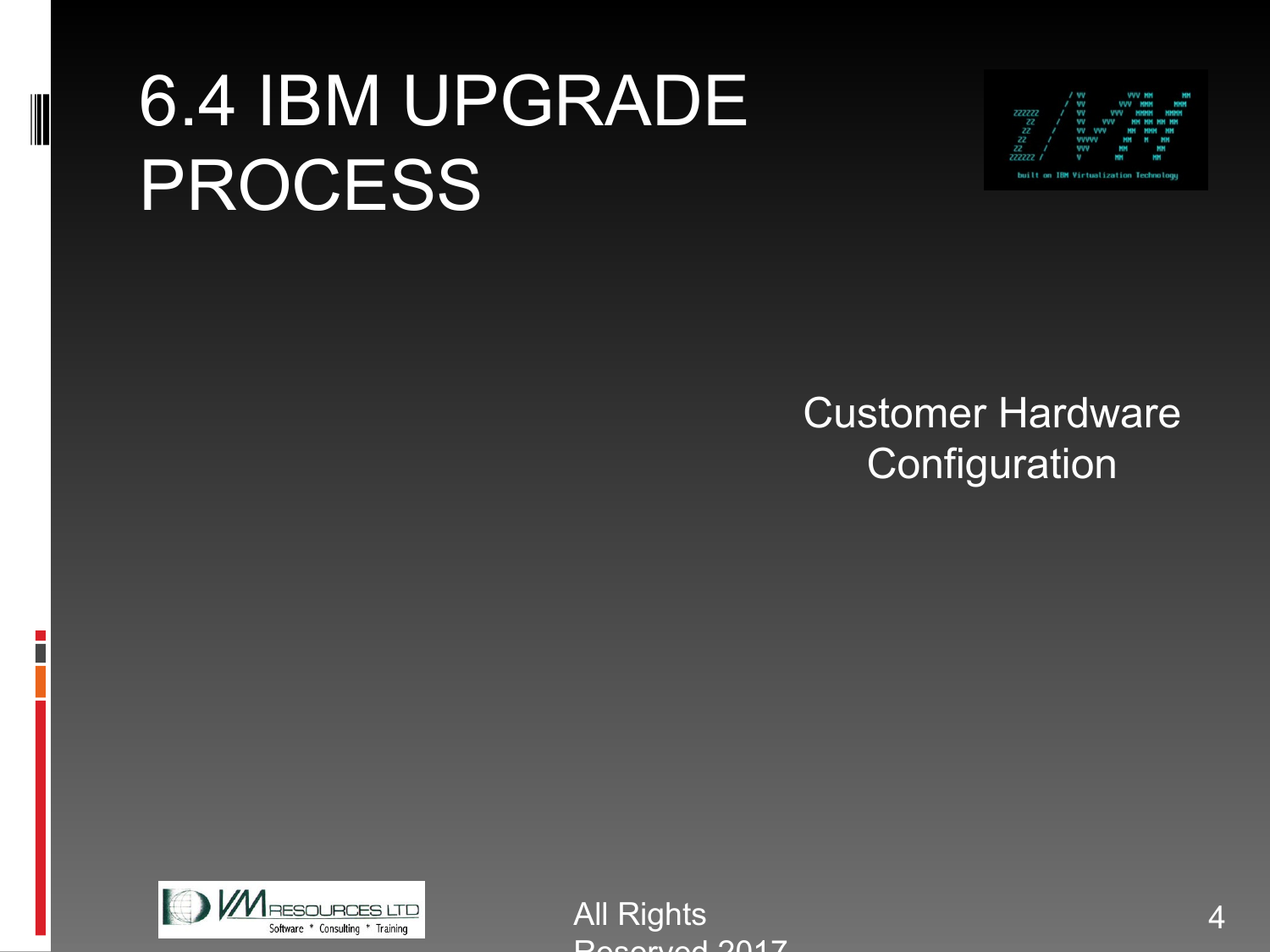# 6.4 IBM UPGRADE METHOD: BENEFITS



#### Benefits:

- Upgrade a z/VM 6.2 or 6.3 system with minimal impact to the current running system.
- No manual merge of directories Add new USERIDs to current system
- Upgrade files on existing disks under VMSES control
- Flag local modifications for review and customized files
- No coding (for the code challenged among us)
- Worksheets and table driven



**All Rights** Deserved 2017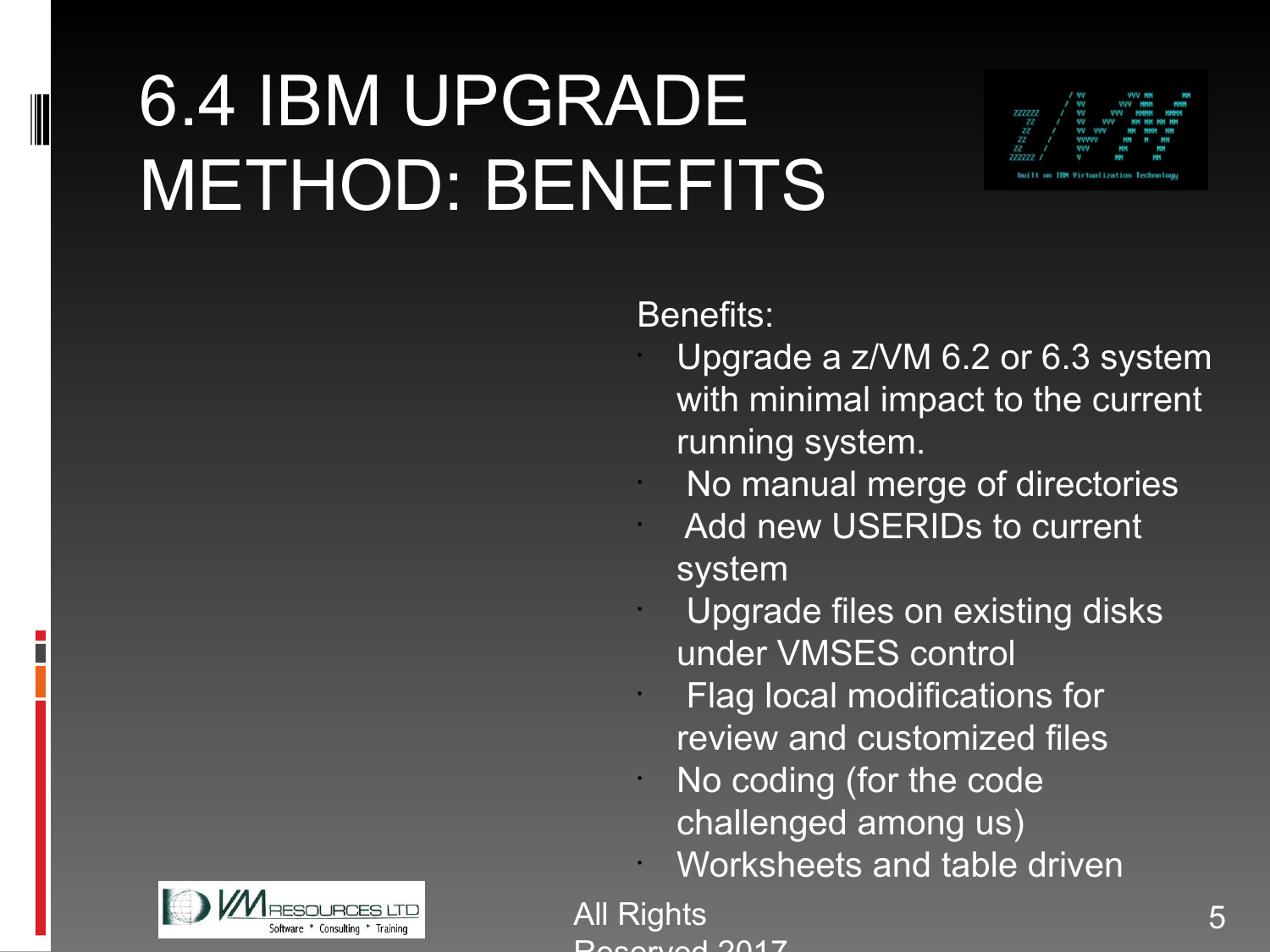# 6.4 HAND METHOD



#### Customer Hardware **Configuration**



All Rights Deserved 2017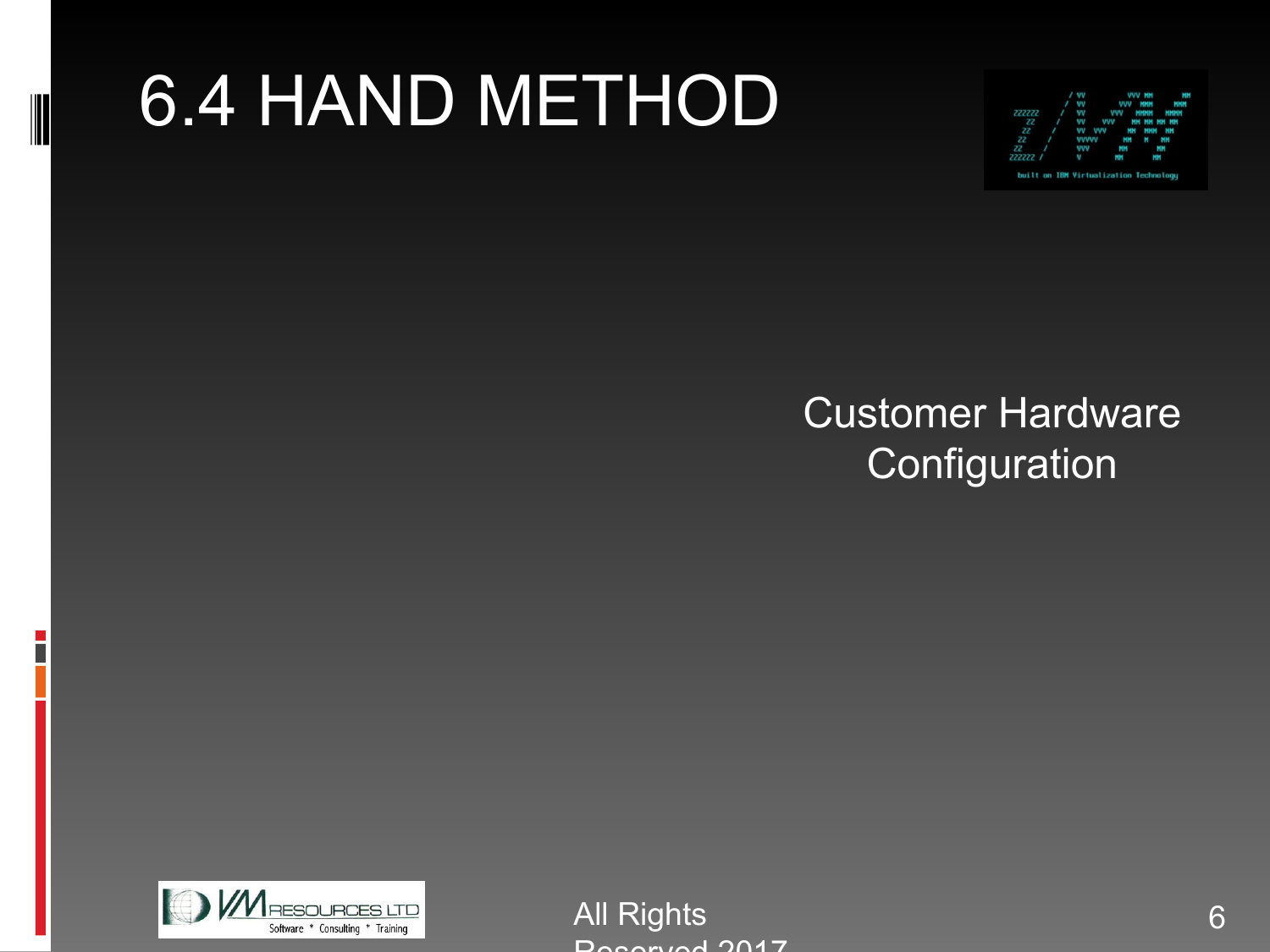# 6.4 HAND METHOD



Benefits:

- Upgrade any system.
- Tools are mature and portable.
- Deepens knowledge of system layout.
- I'm in control of the process.
- Takes less time, can migrate in a day.
- Clone friendly.
- Very few worksheets.



All Rights Deserved 2017

•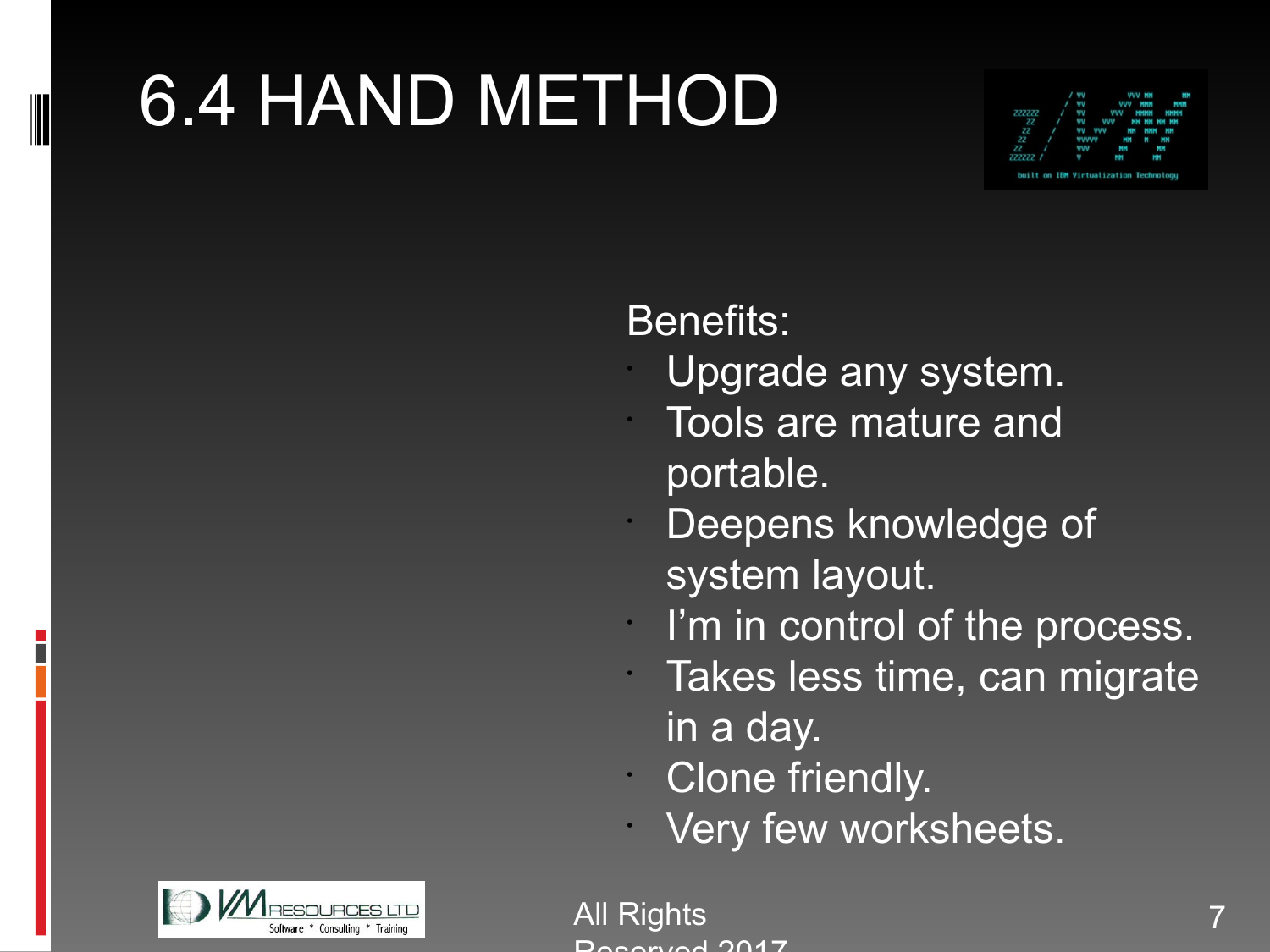# The Dave Way…



- Build 2nd level system with new version
- **Homegrown tools and utilities**
- **Directory heavy lifting aka the Manual Merge**
- **SYSTEM CONFIG heavy lifting.**
- **Other standard customizing**
- **Post install cleanup**
- **Clone friendly**

WERESQUEGES LTD | Of SOUT RGHODE TATING SYSTEM 8 Deserved 2017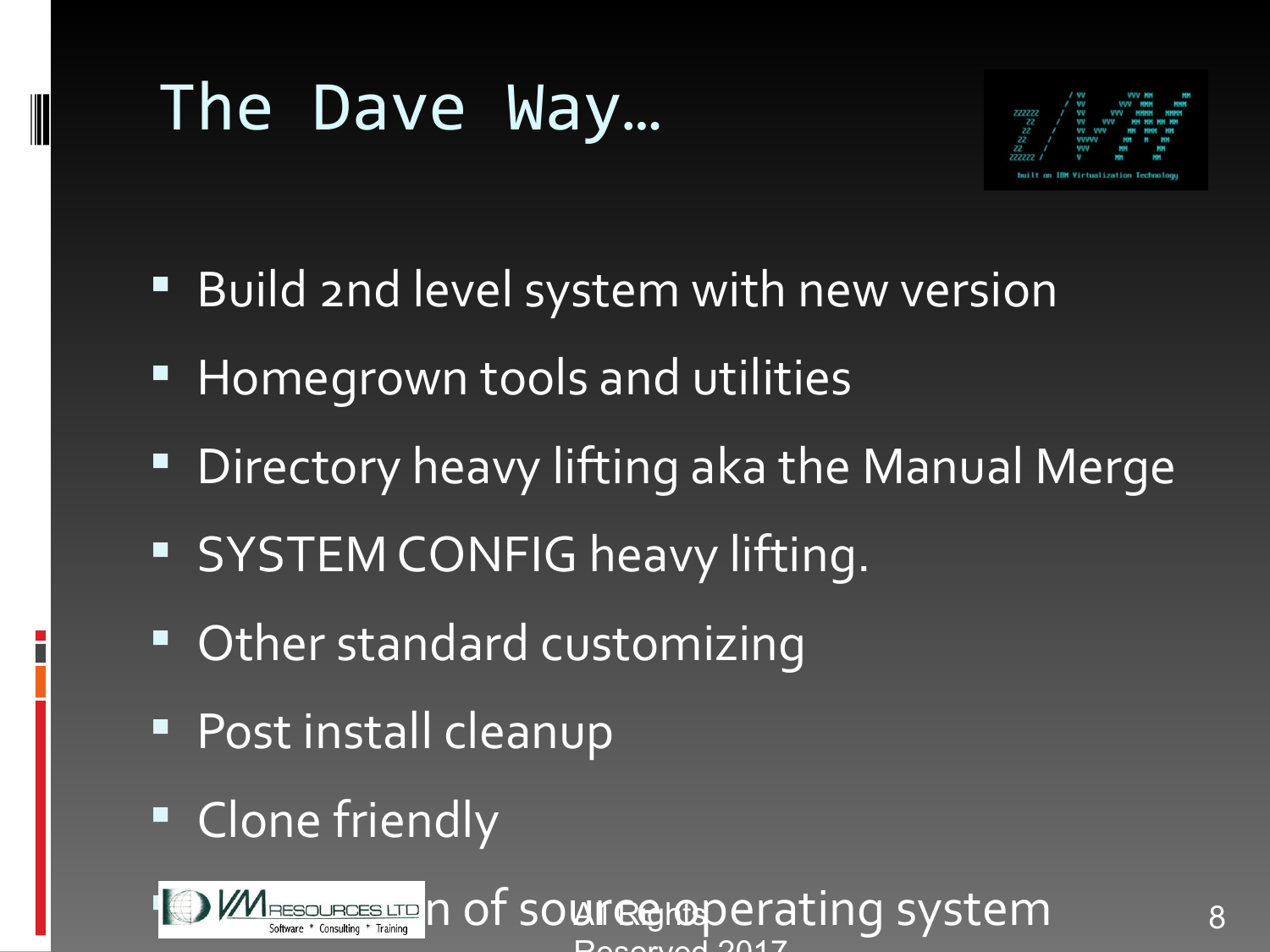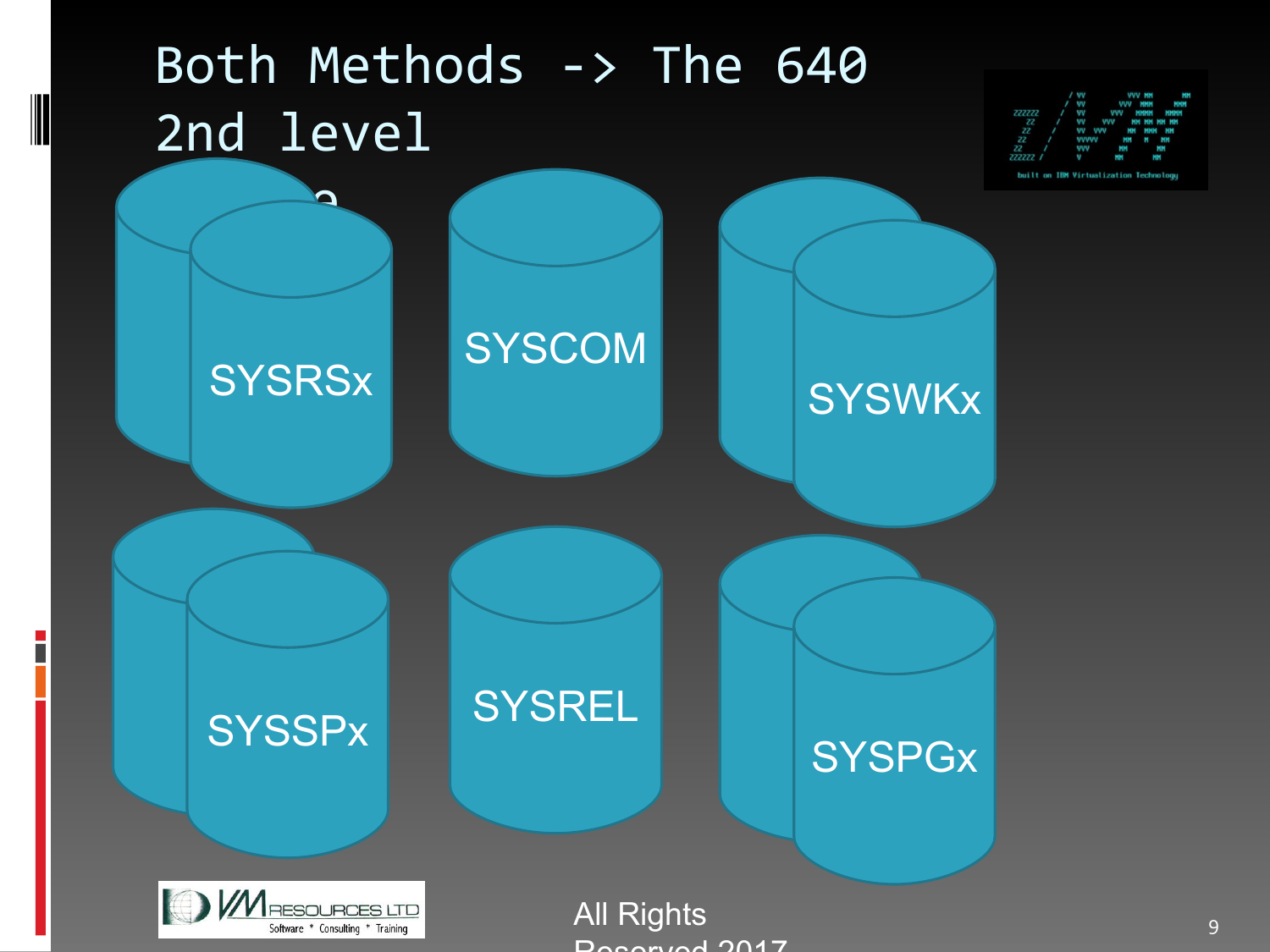# The 2nd Level System



- Put as much service as you can ahead of time!
	- <sup>n</sup> Hey you never know when you will get a maintenance window these days!
- Do not move any MDISKs.

DAVE METHOD: Cloner MIGRATION: **Staging** 

Do not make any



Deserved 2017

**All/**Rights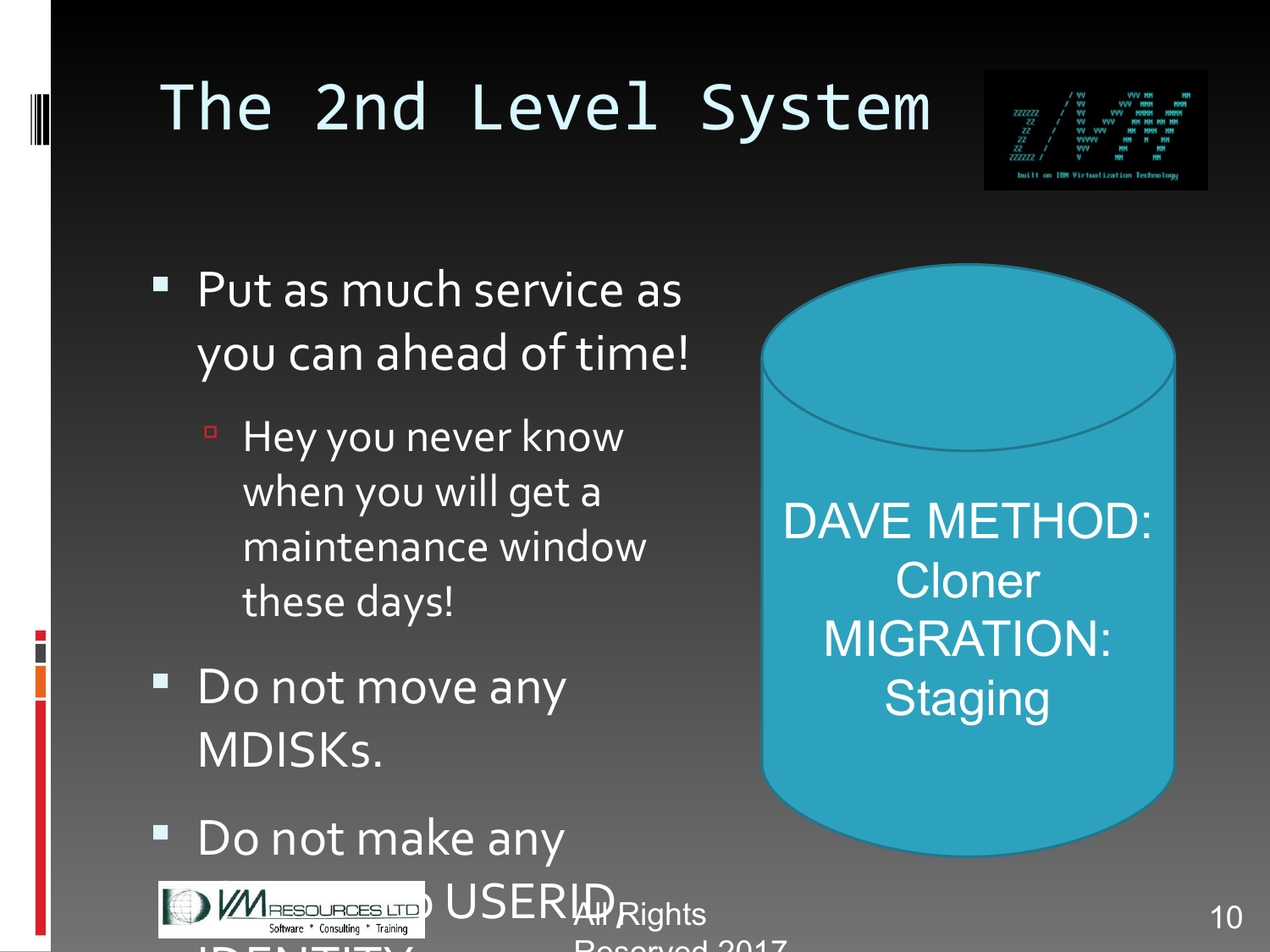# The Dave Way...IDs & MDISK

- **PMAINT CFo**
- SAPL (MAINT 123)
- **PERFTK 191**
- DIRMAINT 11F & 1DF
- **PMAINT 41D**
- **MAINT 190**
- MAINT 191



All Rights Dogenical 0017

Truth be told – maybe around 12 MDISKs to tailor on a standard system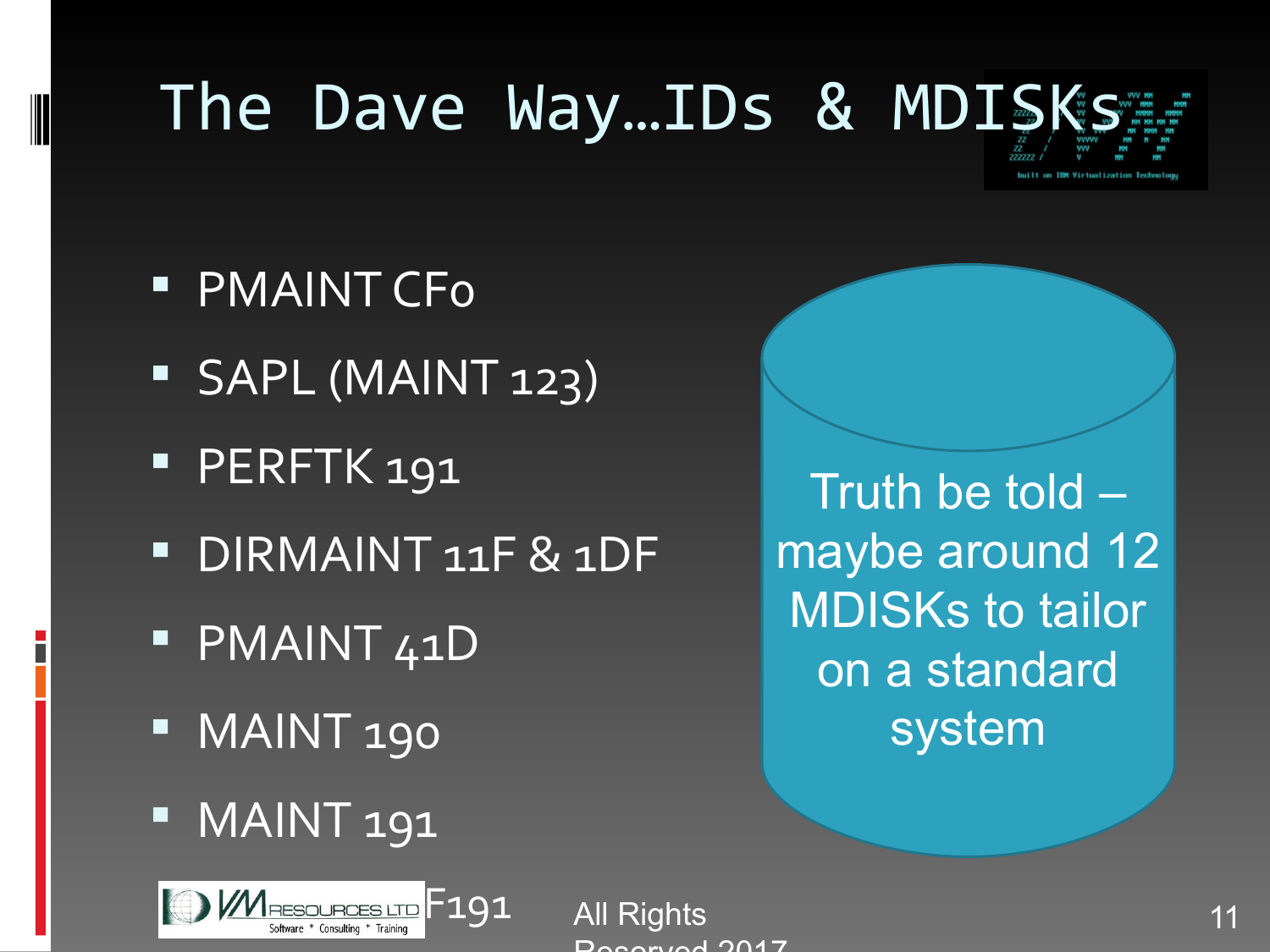#### The Dave Way…Directory Heavy Lift with DIRFAMOS  $J\Omega Q1$

parse source . . xcnm xctyp . . how .

arg fn ft fm .

'PIPE',

'(endchar  $\setminus$ )',

```
'<' fn ft fm ,
```

```
'| FRLABEL USER'||,
```

```
'| NFIND *'||,
```

```
'| L: zone w1 all /USER/ ! /IDENTITY/ !
/SUBCONFIG/', 
'| Q: FANOUT',
```

```
'| specs',
```
 $'$  w2 1  $/$  / nw  $',$ 



All Rights **12** Deserved 2017



### **Source** directory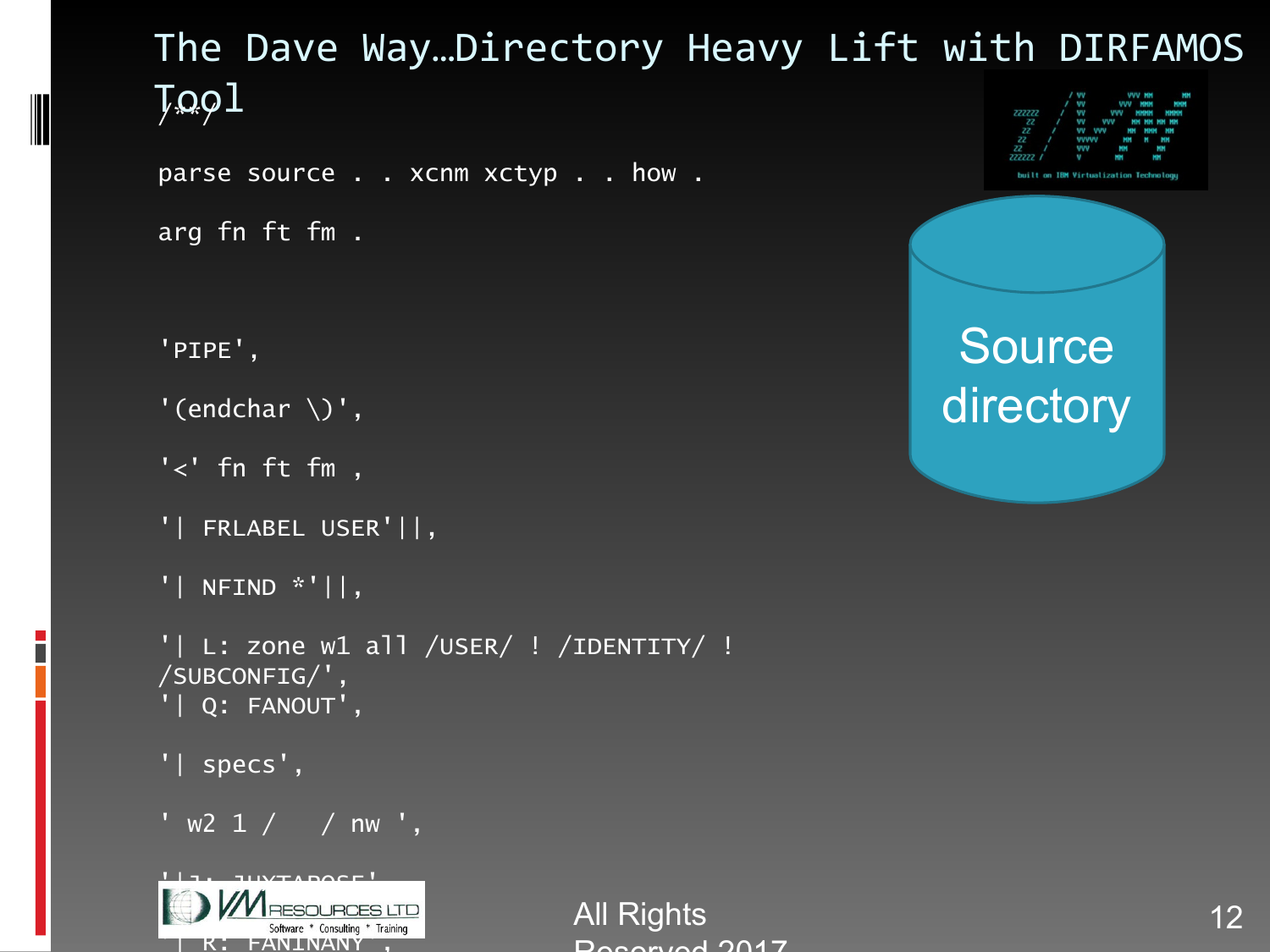#### The Dave Way…DIRFAMOS Output

|        | LINUX1 USER LINUX1 TESTPAS 3G 3G G          |
|--------|---------------------------------------------|
| LINUX1 | INCLUDE LINDFLT4                            |
| LINUX1 | CPU 00                                      |
| LINUX1 | $CPU$ $01$                                  |
| LINUX1 | <b>OPTION APPLMON</b>                       |
|        | LINUX1 DEDICATE 5F00 FA00                   |
|        | LINUX1 DEDICATE 5F01 FA01                   |
|        | LINUX1 DEDICATE 5F02 FA02                   |
|        | LINUX1 LINK LNX191 0993 0191 RR             |
| LINUX1 | MDISK 0200 3390 0001 10016 XX2915 MR        |
|        | LINUX1 MDISK 0201 3390 0001 10016 XX2916 MR |
|        |                                             |
|        | TCPMNT-1 SUBCONFIG TCPMNT-1                 |
|        | TCPMNT-1 LINK 6VMTCP40 491 491 RR           |
|        | TCPMNT-1 LINK 6VMTCP40 492 492 RR           |
|        | TCPMNT-1 MDISK 591 3390 08569 160 SYSRE1 M  |
|        | TCPMNT-1 MDISK 592 3390 08729 240 SYSRE1 M  |
|        | TCPMNT-1 MDISK 198 3390 08969 009 SYSRE1 M  |
|        | TCPMNT-1 MDISK 191 3390 08978 007 SYSRE1 M  |



**Source** directory



All Rights 13 Reserved 2017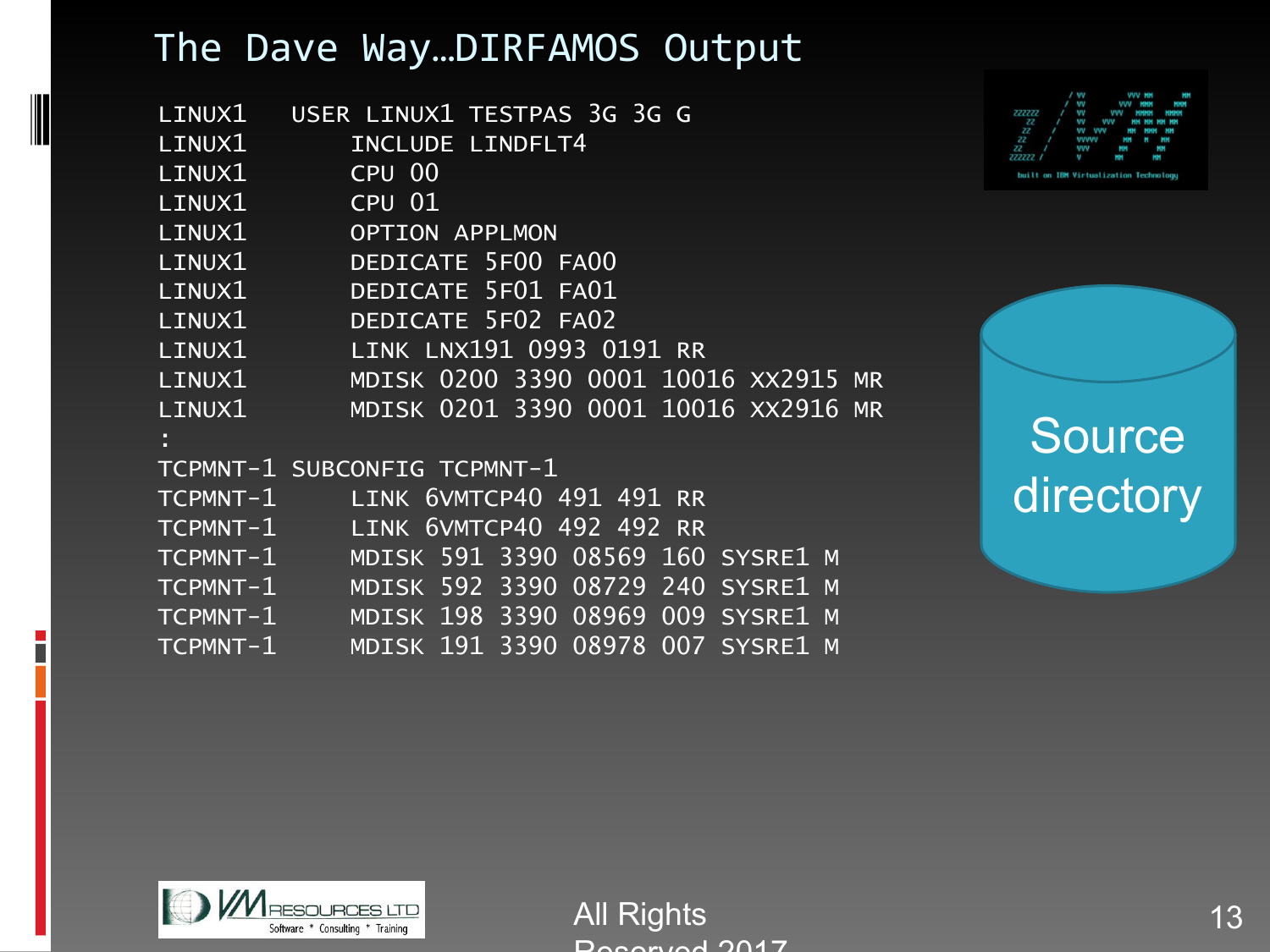# The Dave Way... Map those MDISKs

- **FICOM Staging system ATTACH the source and** new 640 system disks as full pack.
- **Then DEFINE MDISK….** DEFINE MDISK F198 8969 9 SYSRE1 ACCESS F198 Q
- Then copy files, tailor...
- **Repeat for all tailorable MDISKS**



All Rights 14 and 2008, the 14 and 2008 14 and 2018 14 and 2018 14 and 2018 14 and 2018 14 and 2018 14 and 201 Deserved 2017

New 640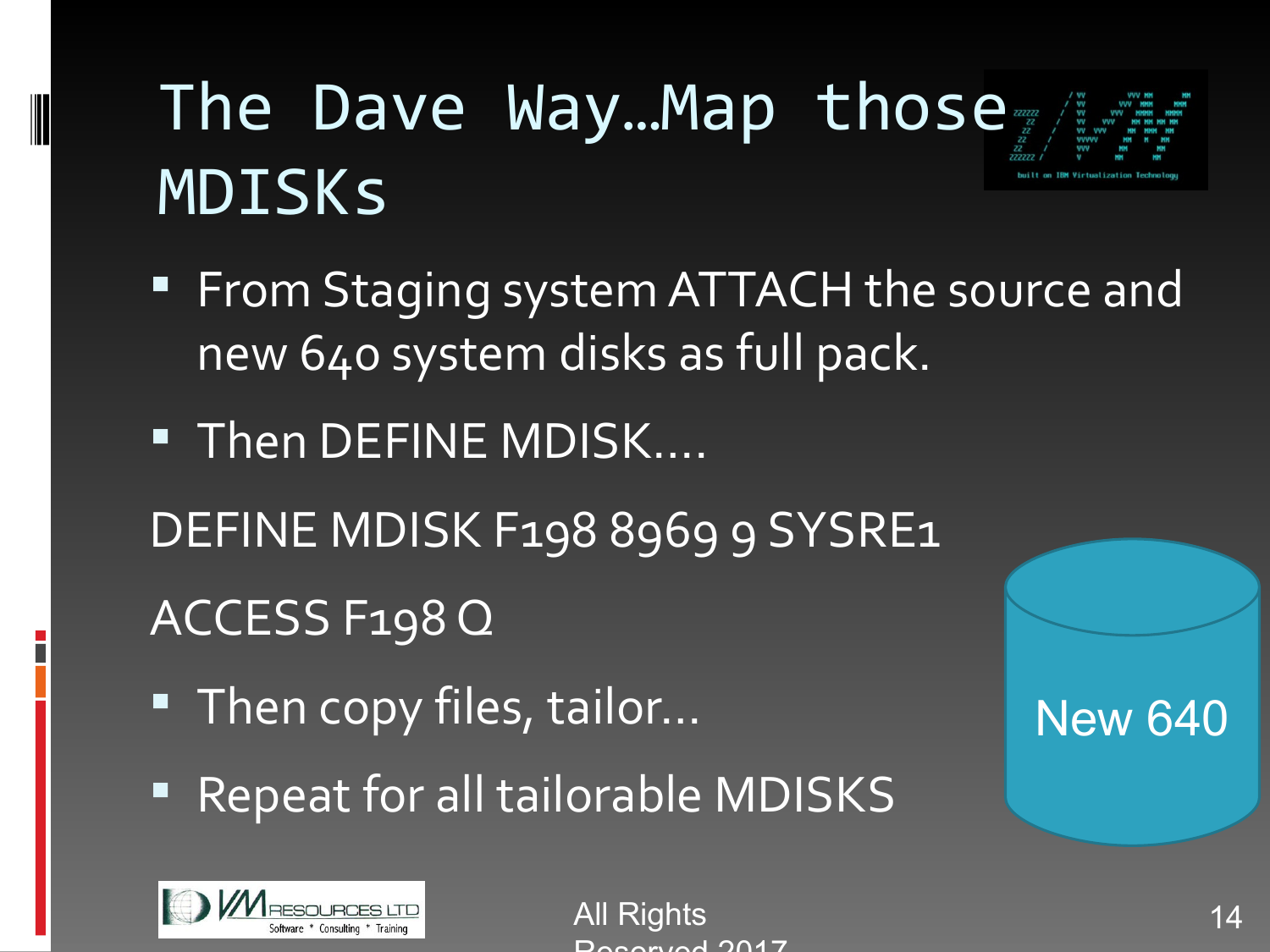The Dave Way…Create the new entries…more tools... LINUX1 USER LINUX1 TESTPAS 3G 3G G LINUX1 INCLUDE LINDFLT4 LINUX1 CPU 00 LINUX1 CPU 01 LINUX1 MDISK 0200 3390 **OUUL Software : Consulting : Training** 16 XX29115 MR AlbRights ND  $D_1$ **New 640**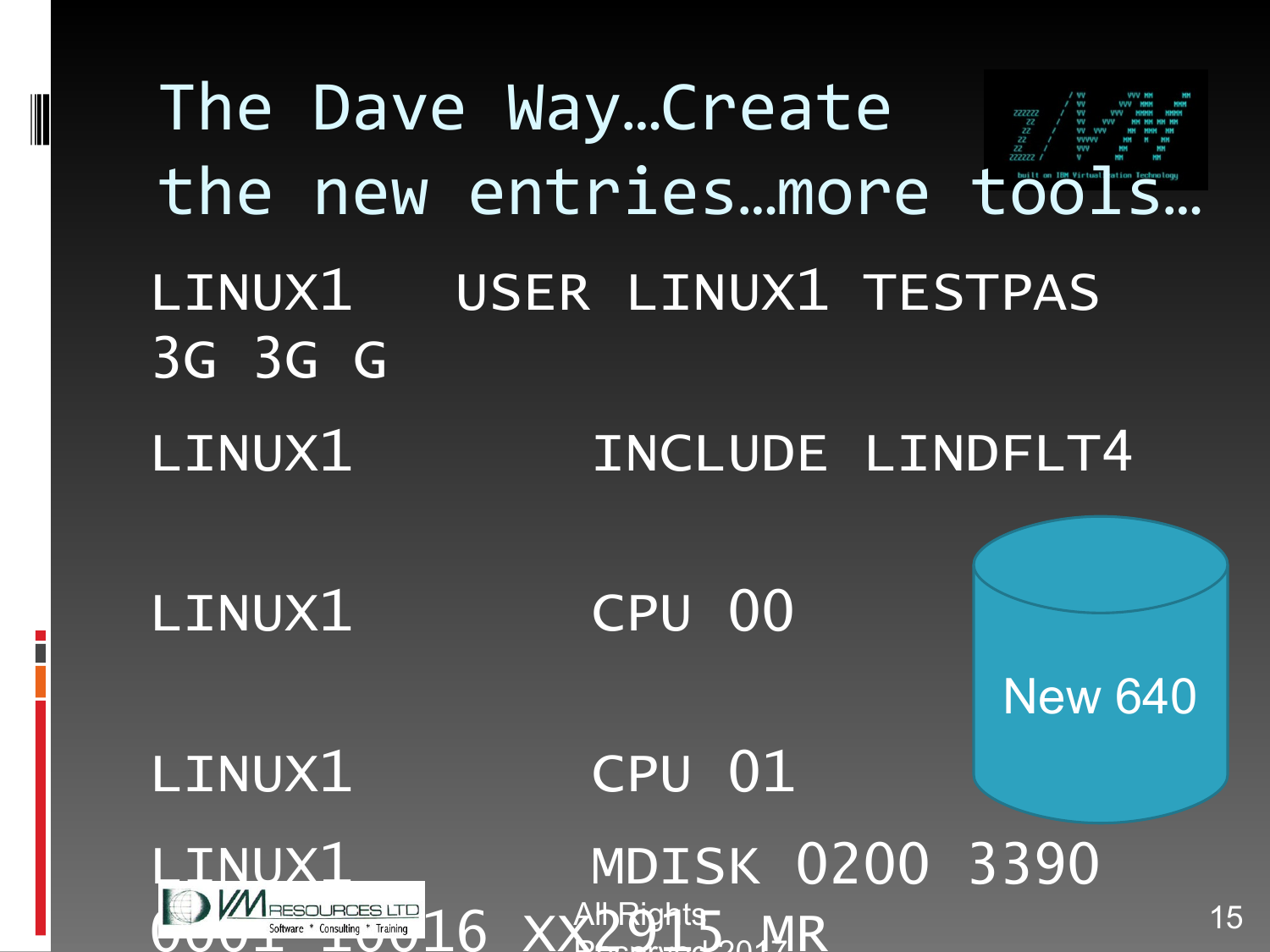### DAVE METHOD: **Cloner**





### **2nd level foible:**

- When using MOD9s to install IBM forgot to continue distributing with the empty last cylinder!
- So you must use full mod9s (10,017) cylinders.
- <sup>D</sup> Messes up my install best practice. I use MALKOMA modos is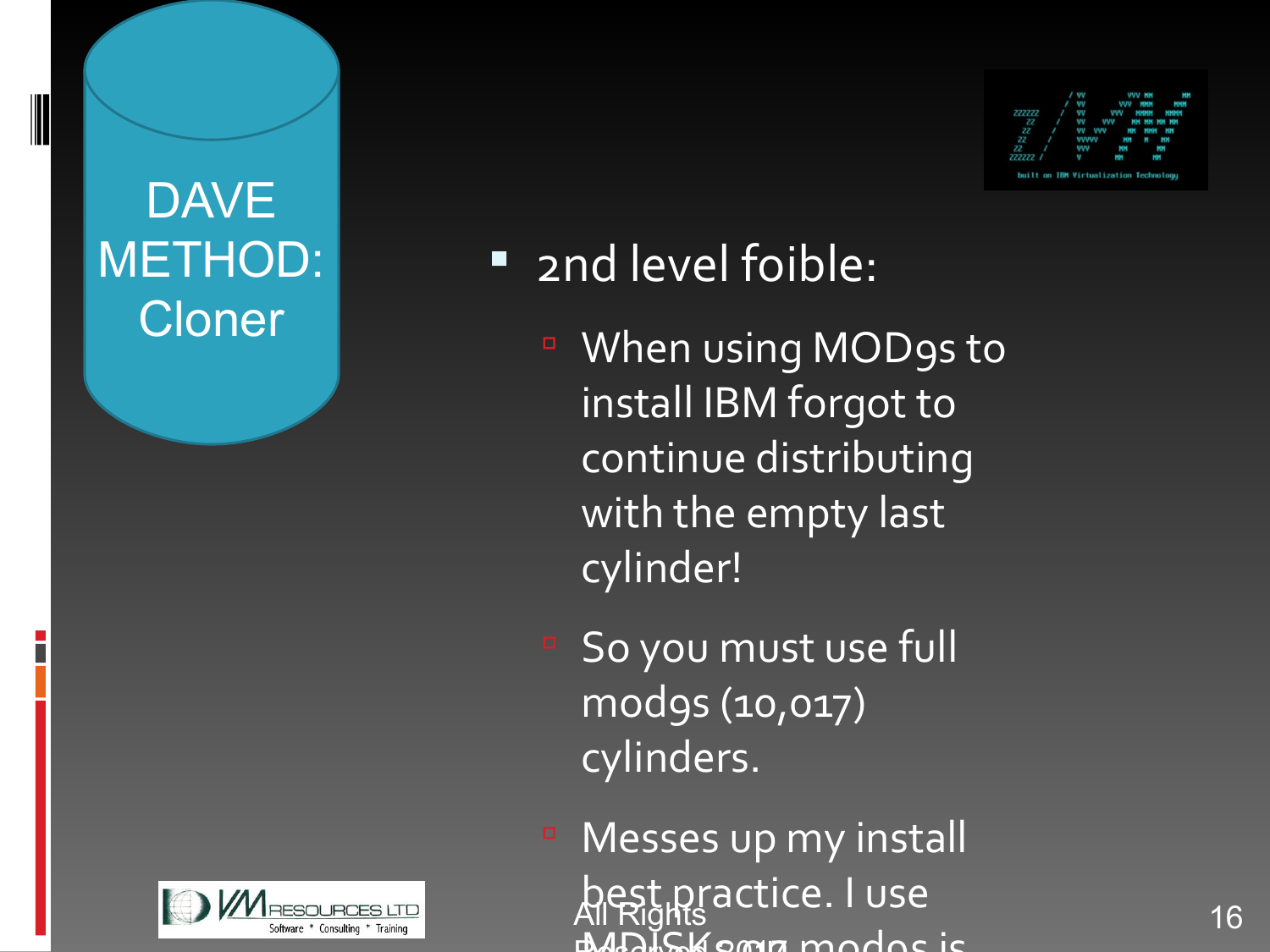**DAVE** METHOD: 640 Golden





### **2nd level notes:**

- Second level is the z/VM golden image.
- <sup>D</sup> Copy to full packs (starting on cylinder 0)
- Re-label
- **Redo ownership**
- <sup>n</sup> Tailor
- <sup>n</sup> Merge
- Pal Rights and the second to the second to the second to the second to the second to the second to the second t<br>■ Donel and the second to the second to the second to the second to the second to the second to the second to <u>Rights</u>  $3017$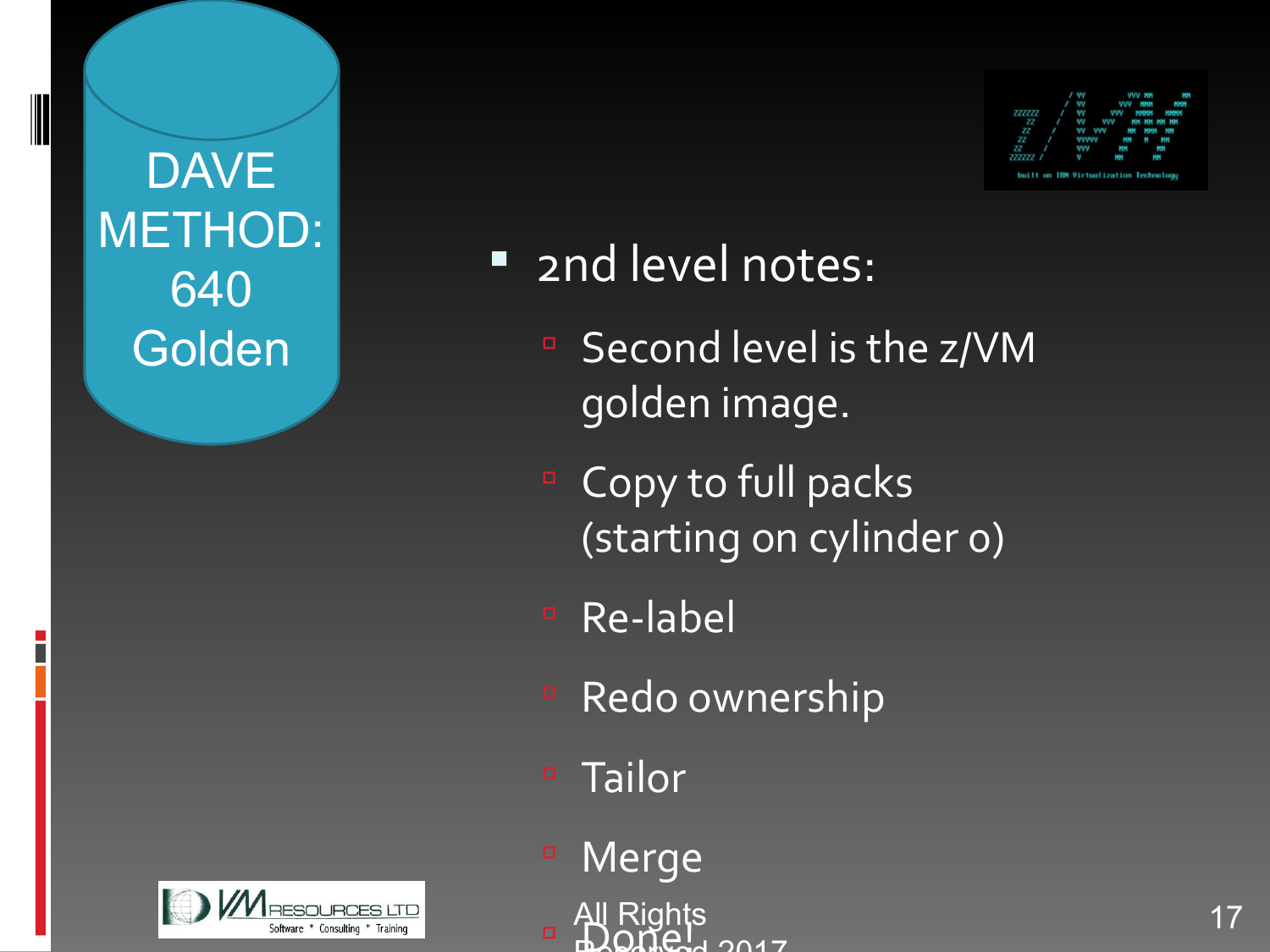

- **True for whichever method you choose**
- **Not showing to be useful on large systems during migrations.** 
	- Consider a two member cluster where each members has 200Gb and moderate page load.
	- To do a migration you must tip the scales to move all the Linux workload.

 $IOM7$ 

- Really must have each member 400GB.
	- Double the memory.
- **Customers balking at the expense.**

Software . Consulting ' Training 1 n outage. Sad Bughtse.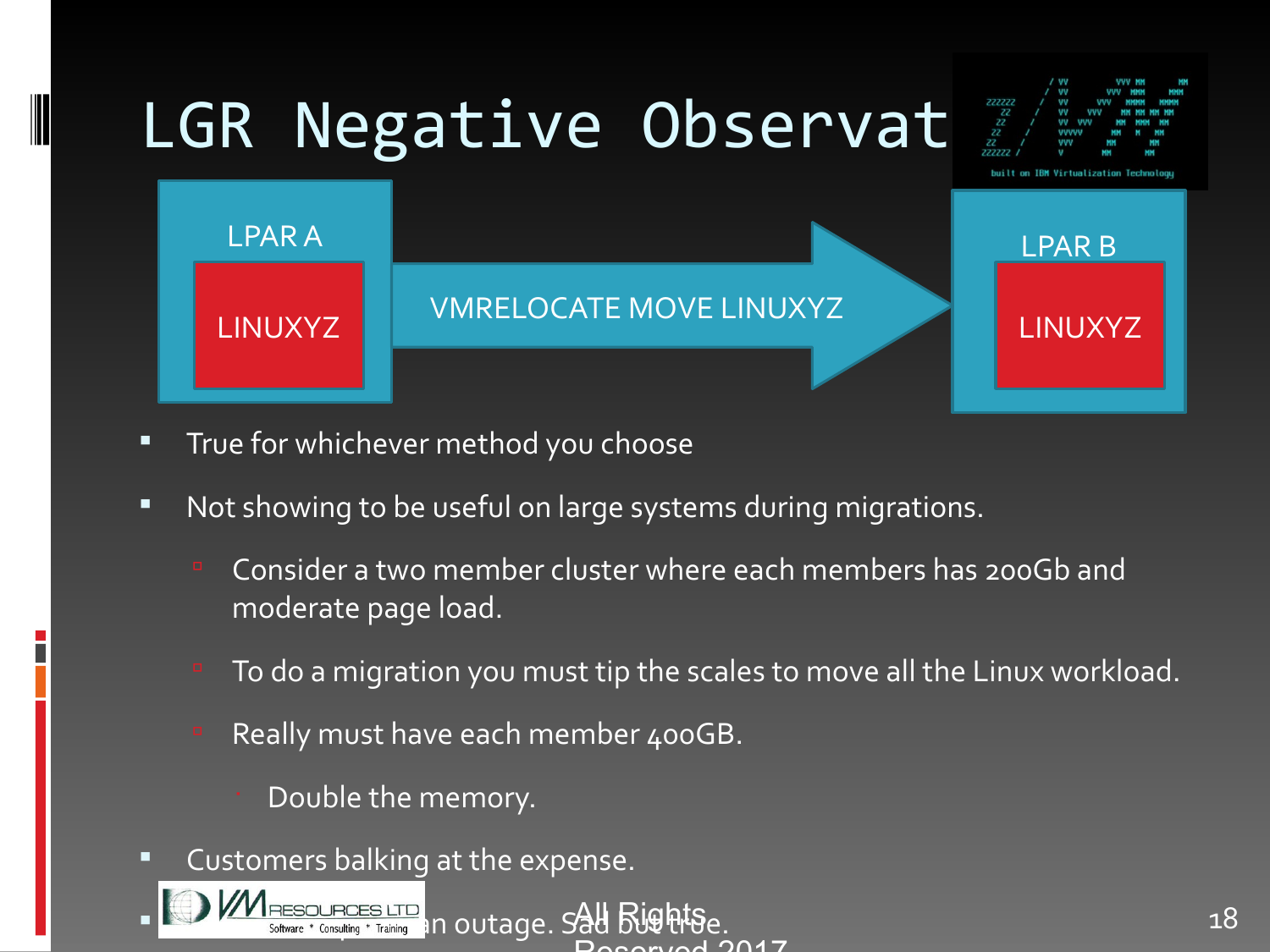

- **True for whichever method you choose**
- **Better with Testing Systems and Sandboxes**
- **Really nice for workload adjustments.**
- **Some sort of TCM? Temporary Cheap** Memory.



All Rights Deserved 2017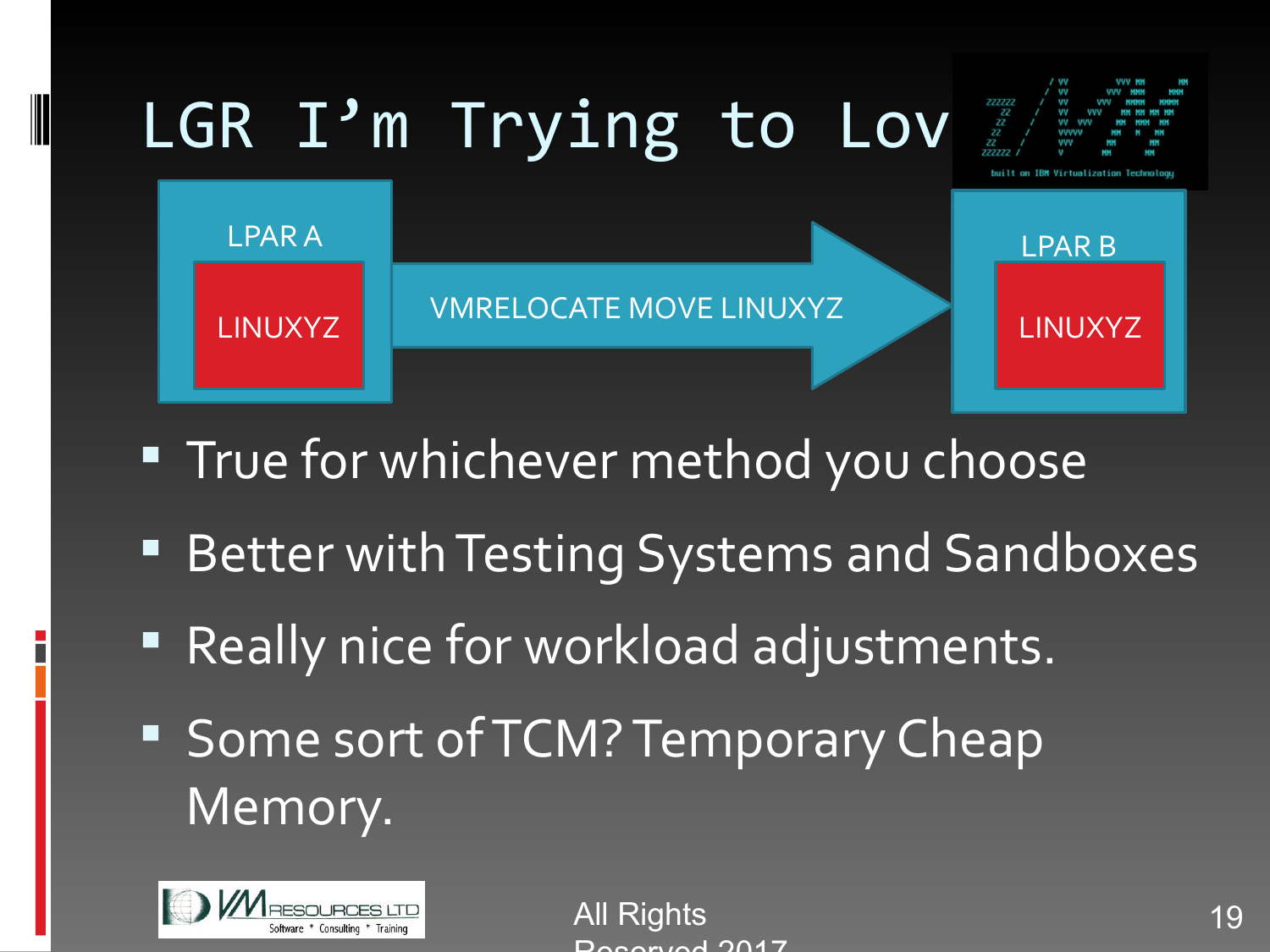# Upgrade Overview

|                                        |                           |  |  | / VV VVV MMM MMM        |
|----------------------------------------|---------------------------|--|--|-------------------------|
|                                        | 222222 / VV VVV MMMM MMMM |  |  |                         |
|                                        |                           |  |  | ZZ / VV VVV MM MM MM MM |
| 22 / VV VVV MM MMM MM                  |                           |  |  |                         |
| 22 / VVVVV MM M MM                     |                           |  |  |                         |
| 22 / VVV MM MM                         |                           |  |  |                         |
| 222222 / V MM MM                       |                           |  |  |                         |
| built on IBM Virtualization Technology |                           |  |  |                         |







All Rights 20 Reserved 2017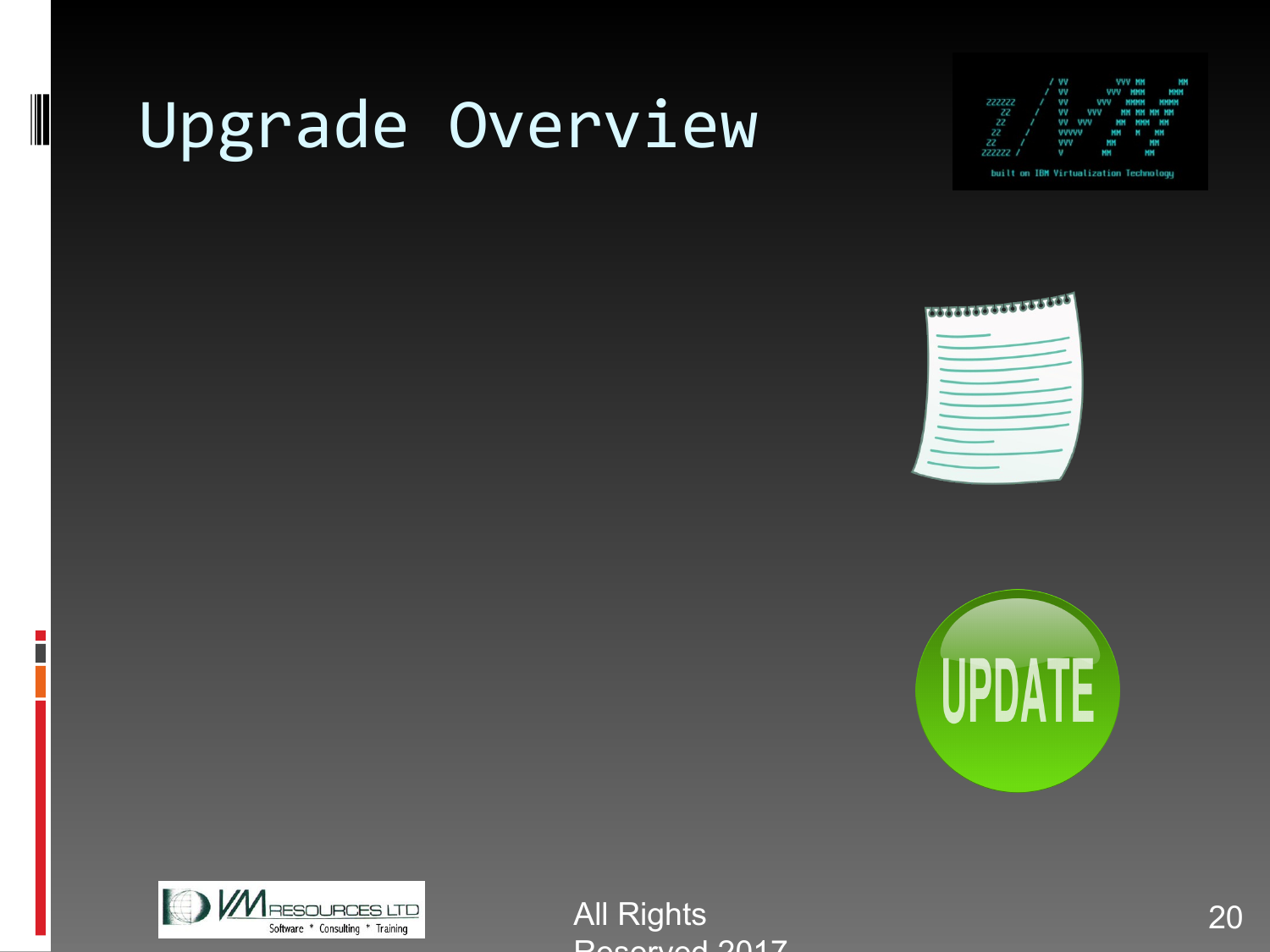### Upgrade Notes



built on IBM Virtualization Technology

# MIGMAINT Userid

Need about an additional 8,000 cylinders



### Installation worksheets

### Upgrade is table driven





All Rights Deserved 2017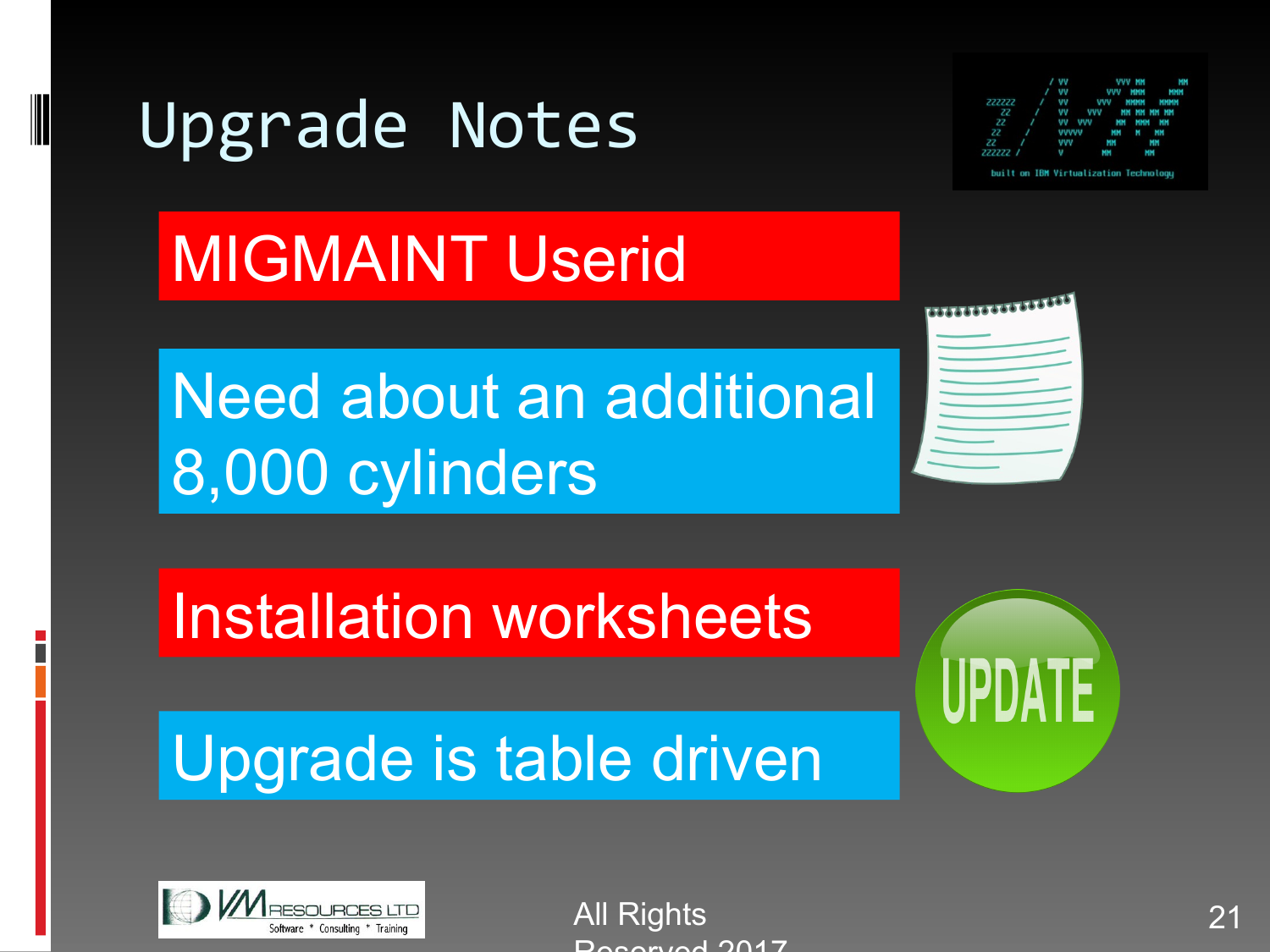# Editorial on OPNCLOUD



- **OPNCLOUD will any shop use you?**
- You take up a lot of space
- **And have messed up RSU implementation**
- Will I learn to love you?
- And by the way. what do you do, exactly?

### **OPNCLOUD**



All Rights 22 Deserved 2017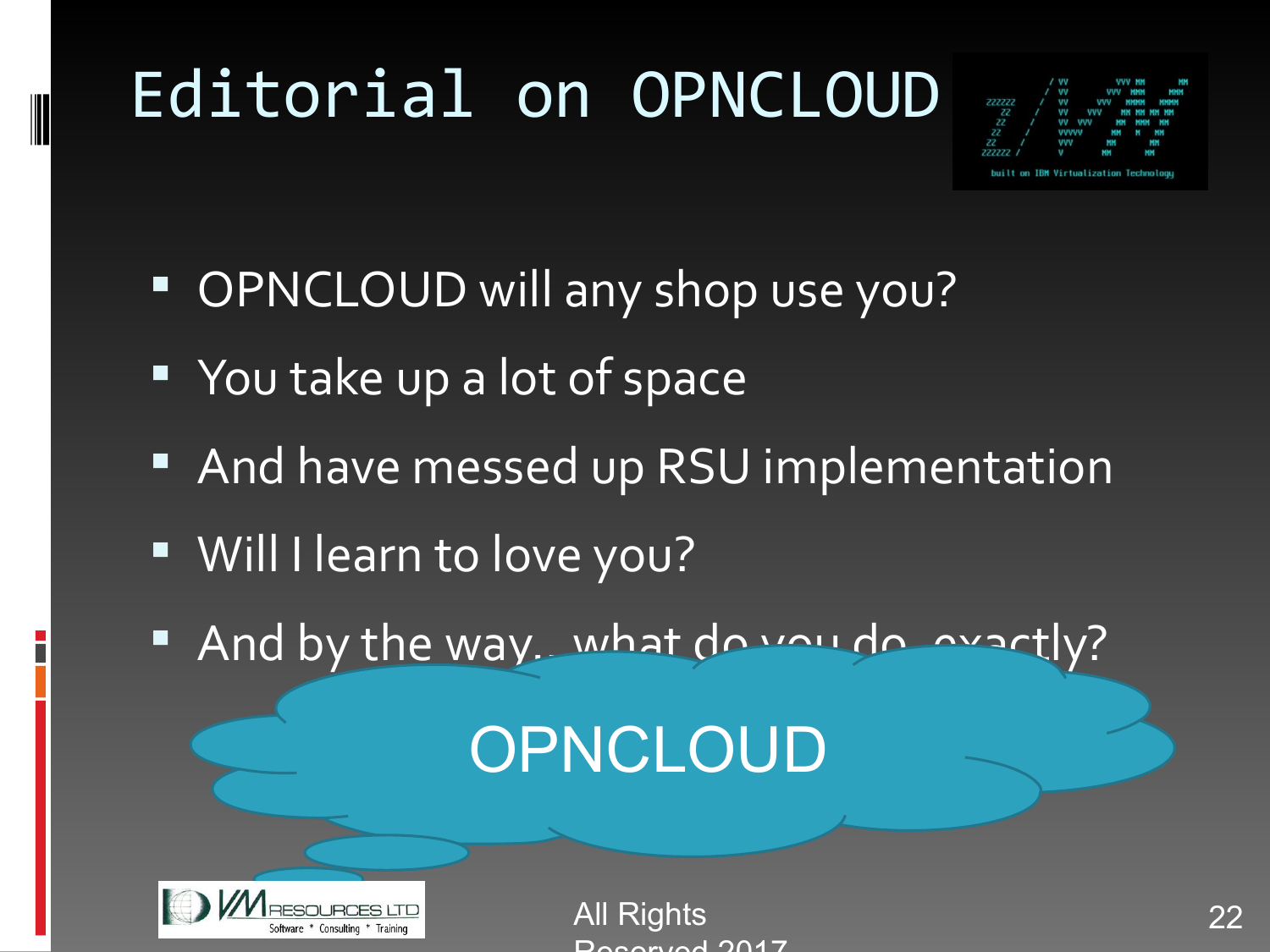# Sample Worksheets

|                           |  |  | / VV VVV MM MM   |
|---------------------------|--|--|------------------|
|                           |  |  | / VV VVV MMM MMM |
| 222222 / VV VVV MMMM MMMM |  |  |                  |
| 22 / VV VVV MMMMMMMMM     |  |  |                  |
| 22 / VV VVV MM MMM MM     |  |  |                  |
| 22 / VVVVV MM M MM        |  |  |                  |
| 22 / VVV MM MM            |  |  |                  |
| 222222 / V MM MM          |  |  |                  |
|                           |  |  |                  |

| <b>Current System Information:</b>                                                                                                                                                                                                                                                                                    |          |  |                                                                                                                                                                                                                                |  |  |
|-----------------------------------------------------------------------------------------------------------------------------------------------------------------------------------------------------------------------------------------------------------------------------------------------------------------------|----------|--|--------------------------------------------------------------------------------------------------------------------------------------------------------------------------------------------------------------------------------|--|--|
| System configuration file:                                                                                                                                                                                                                                                                                            |          |  |                                                                                                                                                                                                                                |  |  |
|                                                                                                                                                                                                                                                                                                                       | User ID: |  | Address: and the state of the state of the state of the state of the state of the state of the state of the state of the state of the state of the state of the state of the state of the state of the state of the state of t |  |  |
| Do you edit your CP directory file manually?                                                                                                                                                                                                                                                                          |          |  |                                                                                                                                                                                                                                |  |  |
| If YES, then CP directory file:                                                                                                                                                                                                                                                                                       |          |  |                                                                                                                                                                                                                                |  |  |
| Name: $\frac{1}{2}$ $\frac{1}{2}$ $\frac{1}{2}$ $\frac{1}{2}$ $\frac{1}{2}$ $\frac{1}{2}$ $\frac{1}{2}$ $\frac{1}{2}$ $\frac{1}{2}$ $\frac{1}{2}$ $\frac{1}{2}$ $\frac{1}{2}$ $\frac{1}{2}$ $\frac{1}{2}$ $\frac{1}{2}$ $\frac{1}{2}$ $\frac{1}{2}$ $\frac{1}{2}$ $\frac{1}{2}$ $\frac{1}{2}$ $\frac{1}{2}$ $\frac{1$ | User ID: |  | Address: and the state of the state of the state of the state of the state of the state of the state of the state of the state of the state of the state of the state of the state of the state of the state of the state of t |  |  |
| Are you using a security manager other than RACF?                                                                                                                                                                                                                                                                     |          |  |                                                                                                                                                                                                                                |  |  |
| Is a 2191 minidisk required?                                                                                                                                                                                                                                                                                          |          |  |                                                                                                                                                                                                                                |  |  |
| VMPSFS filepool free blocks required:                                                                                                                                                                                                                                                                                 |          |  |                                                                                                                                                                                                                                |  |  |
| 3390 DASD model:                                                                                                                                                                                                                                                                                                      |          |  |                                                                                                                                                                                                                                |  |  |
| SCSI volume size:                                                                                                                                                                                                                                                                                                     |          |  |                                                                                                                                                                                                                                |  |  |
|                                                                                                                                                                                                                                                                                                                       |          |  |                                                                                                                                                                                                                                |  |  |

#### Table 15. Upgrade Installation Worksheet 3 (3390 Only)

| Installation Volumes for z/VM Work System (3390):                                                                                   |               |                  |                |  |  |
|-------------------------------------------------------------------------------------------------------------------------------------|---------------|------------------|----------------|--|--|
| <b>Volume Type</b>                                                                                                                  | Default Label | <b>New Label</b> | <b>Address</b> |  |  |
| <b>COMMON</b>                                                                                                                       | <b>IBMCM1</b> |                  |                |  |  |
| COMMON2                                                                                                                             | IBMCM2        |                  |                |  |  |
| <b>RELVOL</b>                                                                                                                       | xxxRL1        |                  |                |  |  |
| <b>RELVOL2</b>                                                                                                                      | xxxRL2        |                  |                |  |  |
| <b>RELVOL3</b>                                                                                                                      | xxxRL3        |                  |                |  |  |
| <b>RES</b>                                                                                                                          | <b>IBMRES</b> |                  |                |  |  |
| <b>SPOOL</b>                                                                                                                        | IBMS01        |                  |                |  |  |
| <b>PAGE</b>                                                                                                                         | IBMP01        |                  |                |  |  |
| <b>MEMBER</b>                                                                                                                       | <b>IBMWK1</b> |                  |                |  |  |
| <b>MEMBER</b>                                                                                                                       | IBMWK2        |                  |                |  |  |
| <b>MEMBER</b>                                                                                                                       | <b>IBMWK3</b> |                  |                |  |  |
| Note: You must not use any of IBM's default volume labels for a volume other than the volume for which it is<br>originally defined. |               |                  |                |  |  |





All Rights 23 Depended 2017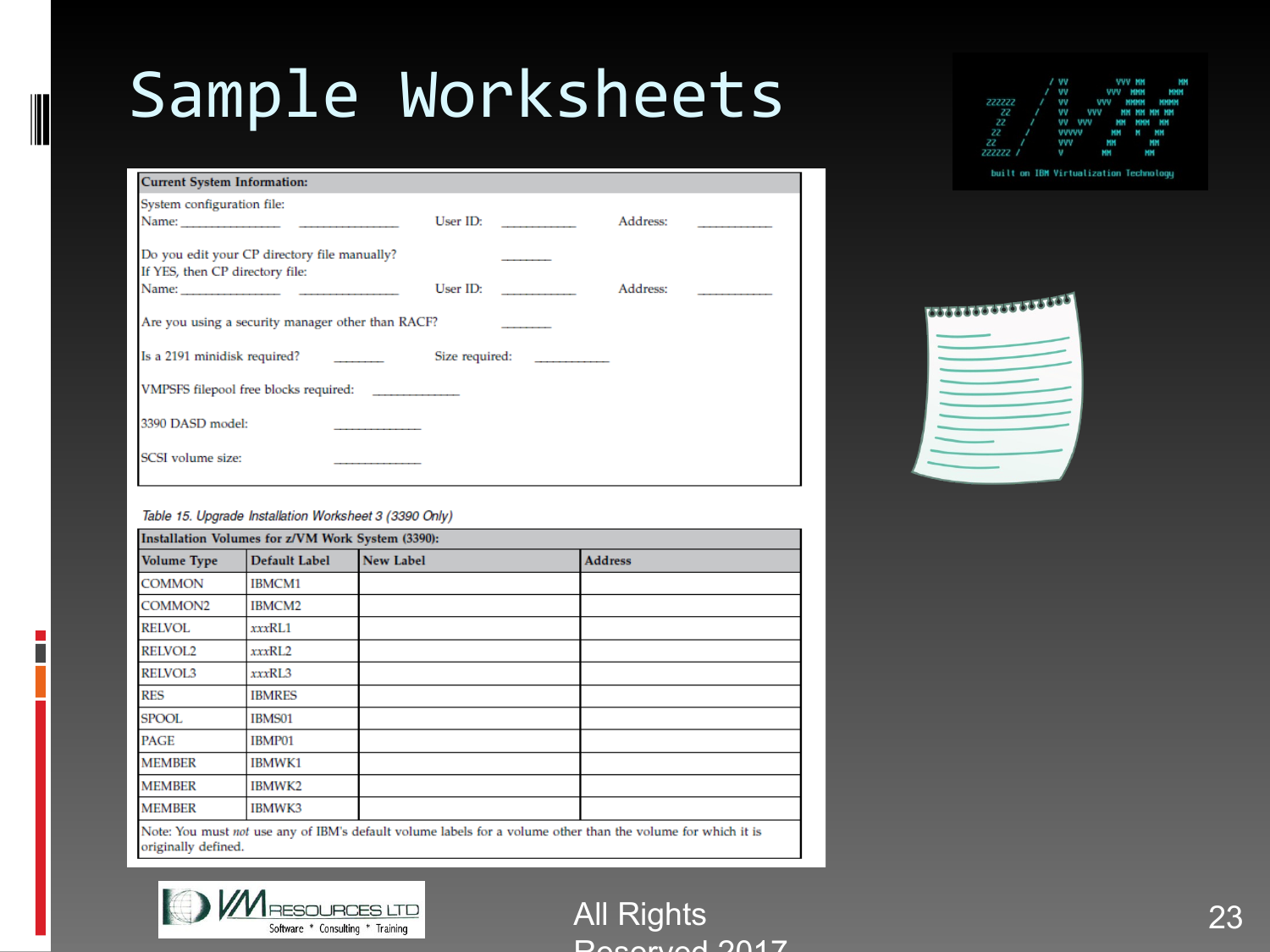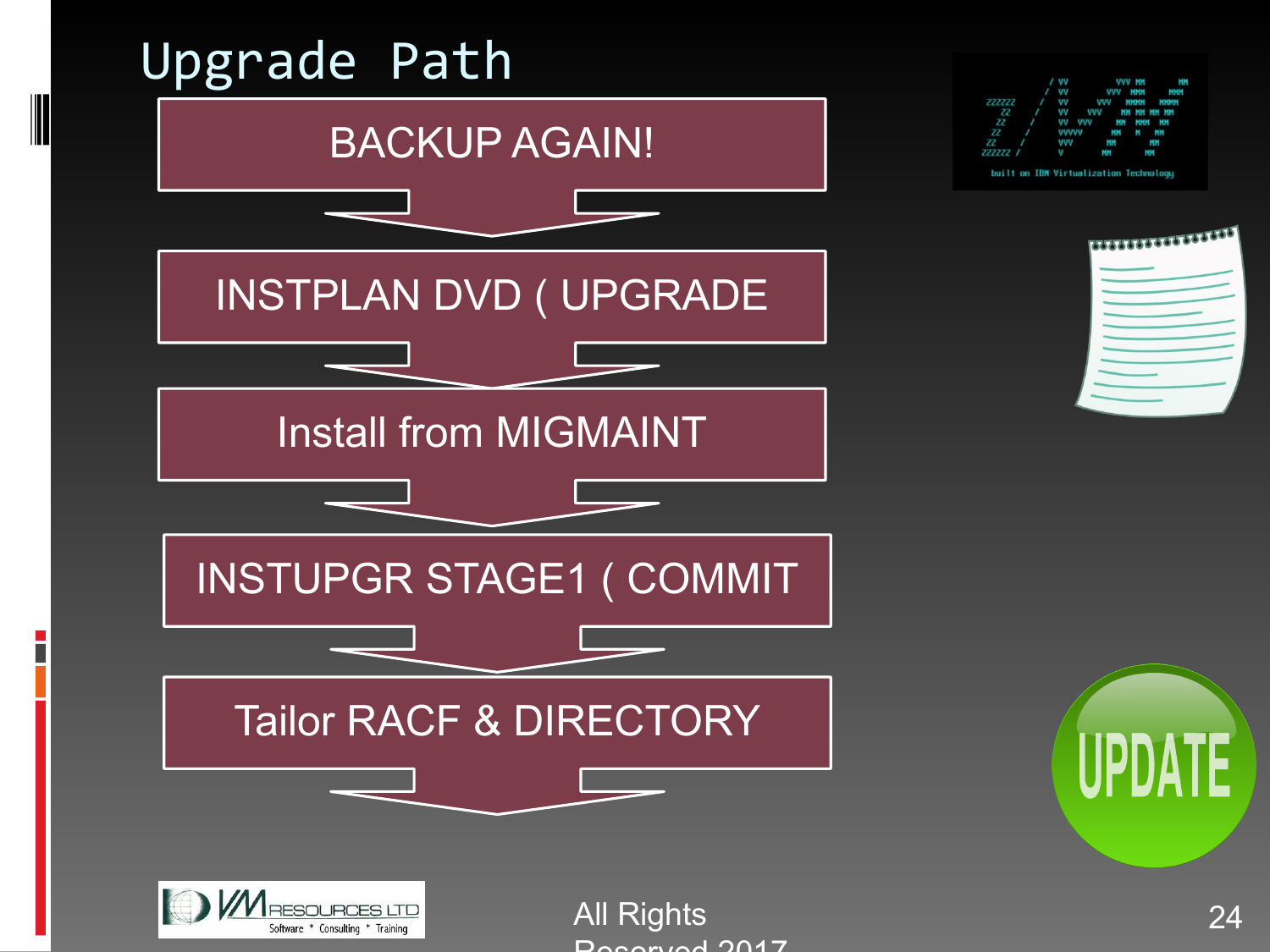# Upgrade Path



Stop Linux Machines \*\*\*\*\*\*\*\*\*\*\*\*\*\*\*\*\* INSTUPGR STAGE2 Review, Clean, and reIPL at 640 Start Workload UPDA Age for a while then remove old release



All Rights 25 Deserved 2017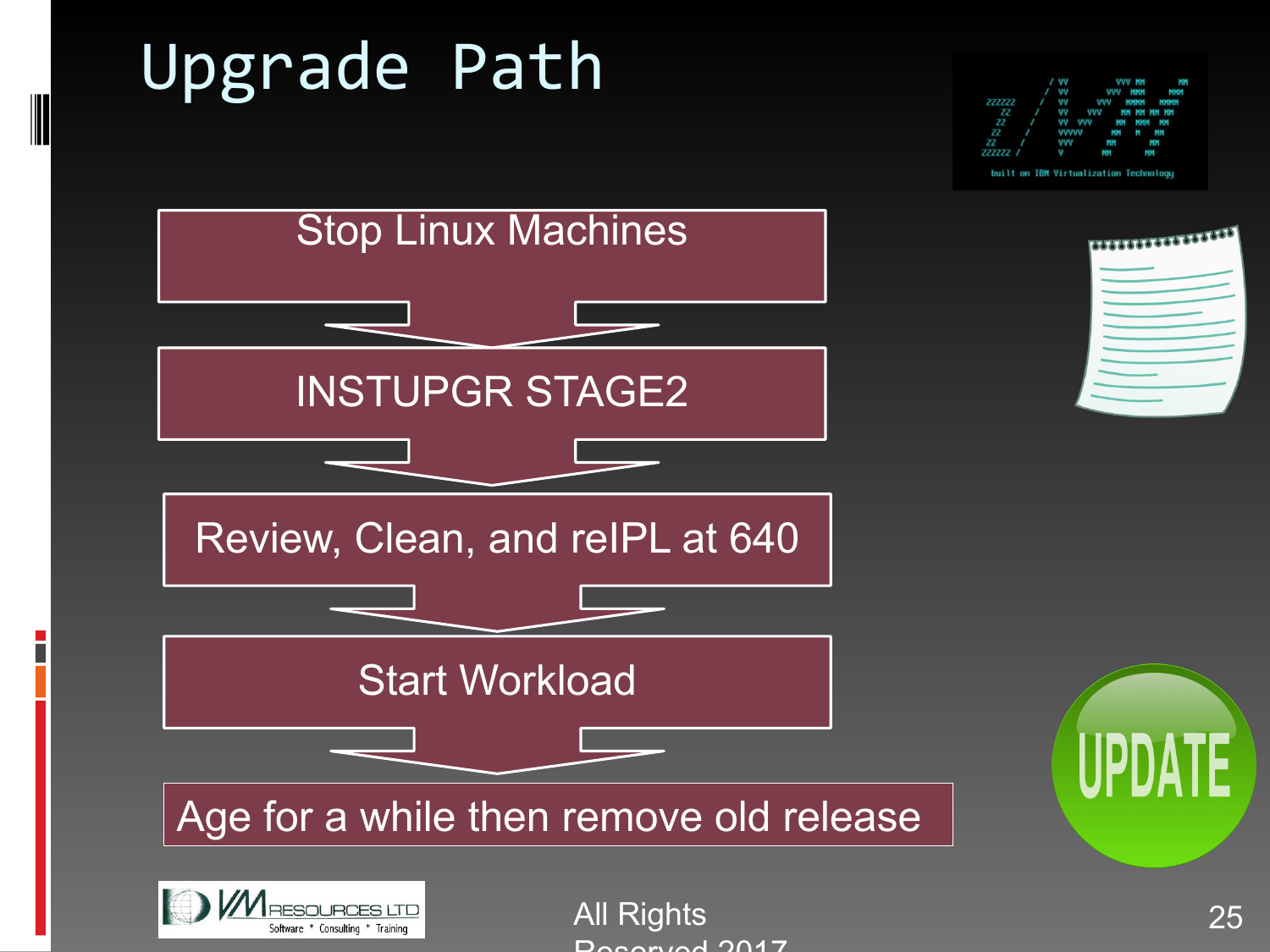

# QUESTIONS?



All Rights 26 Deserved 2017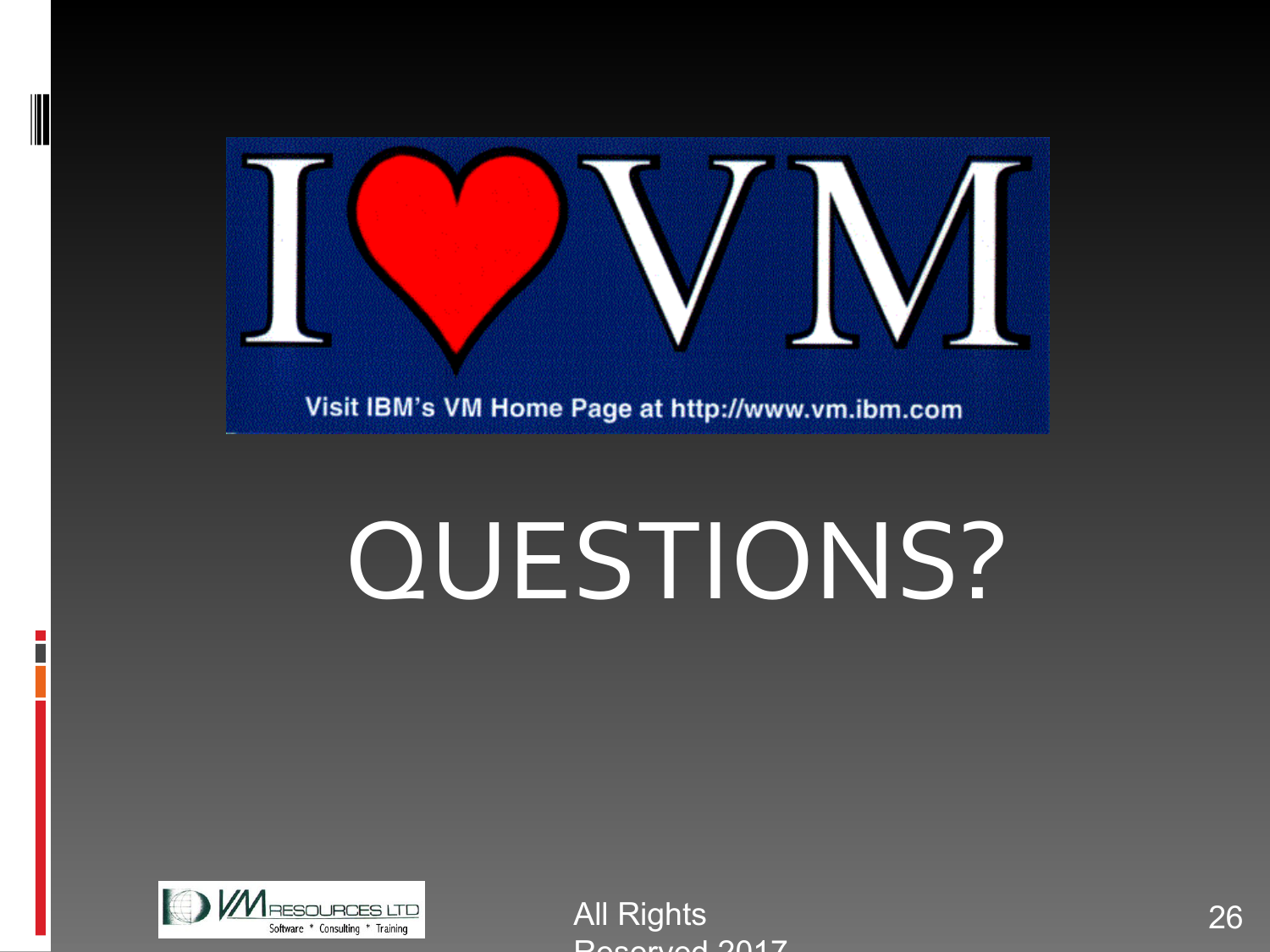### DAVID vs. GOLIATH

#### IBM MANUAL



#### Summary of Dave Method

#### VM RESOURCES LTD. 27 and 2012/9/17 27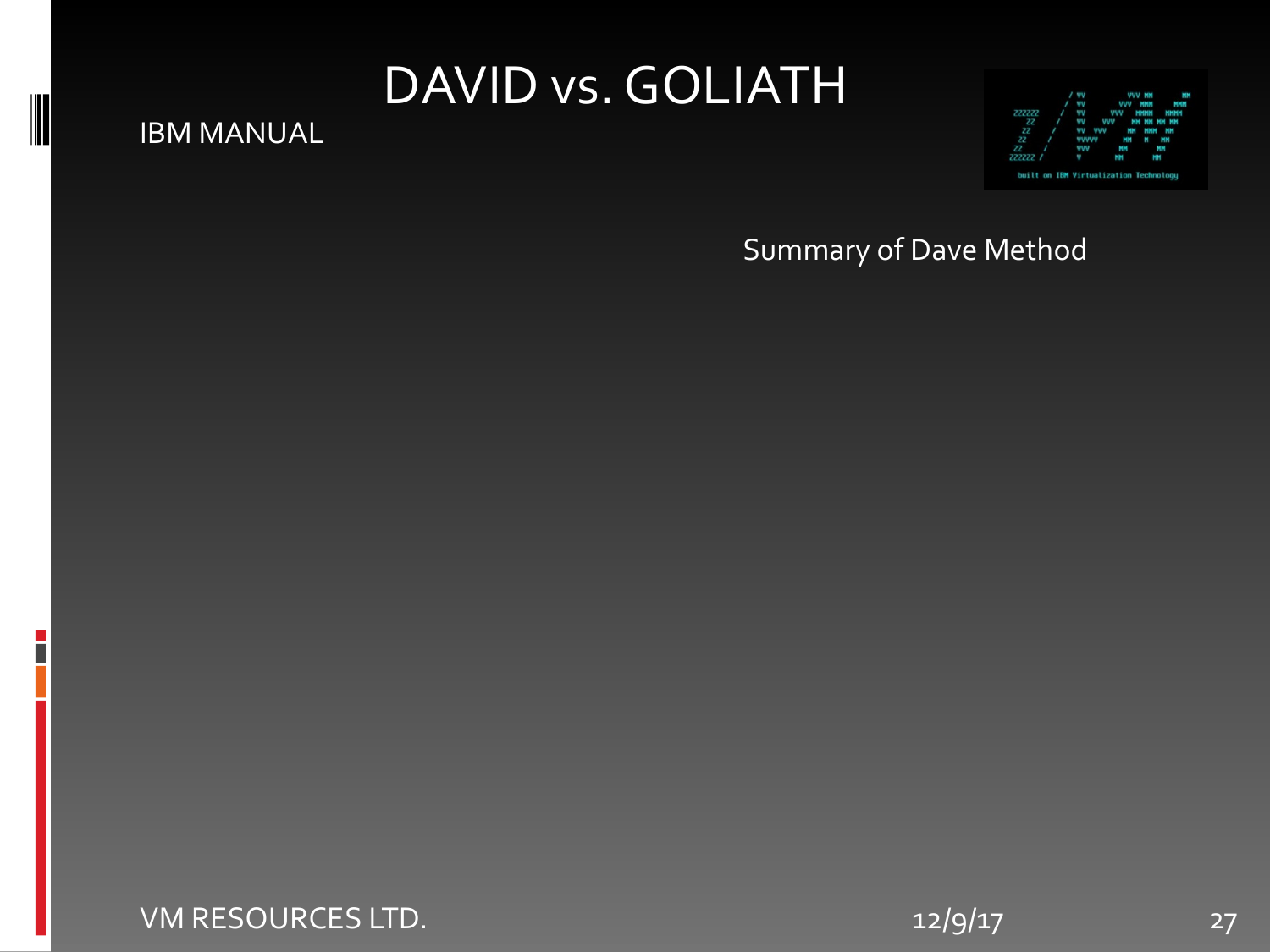# IBM INSTALLATION GUIDE **OVERVIEW**



If you are unsure if a device needs to be backed up then include it anyways. We will need to back up the exisitng COMMON, SYSRES and MEMBER volumes.

VM RESOURCES LTD. 28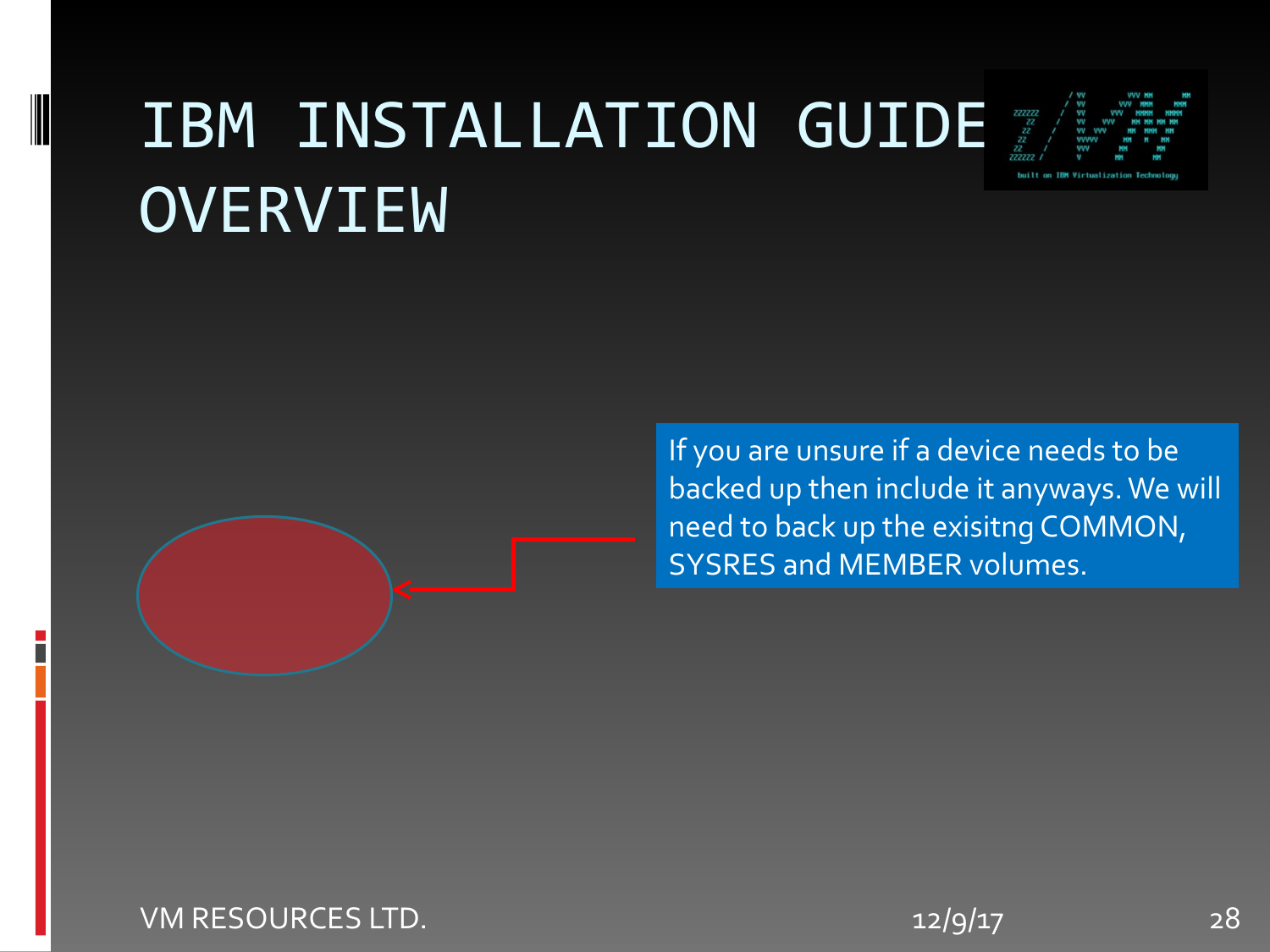### **Execute the Upgrade** Install



#### VM RESOURCES LTD. 29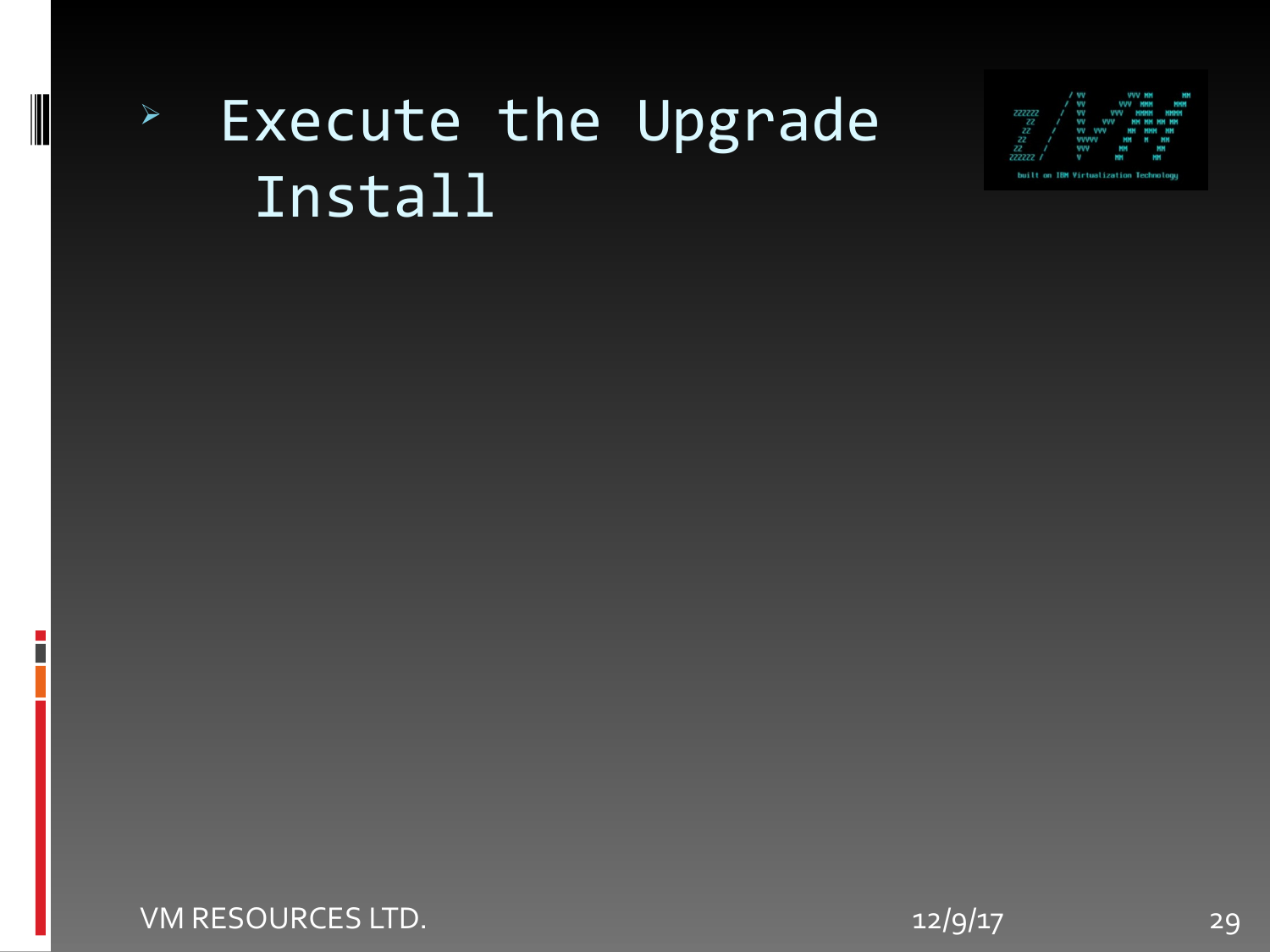# Upgrade Options



VM RESOURCES LTD. 2012 12/9/17 22/9/17 20:00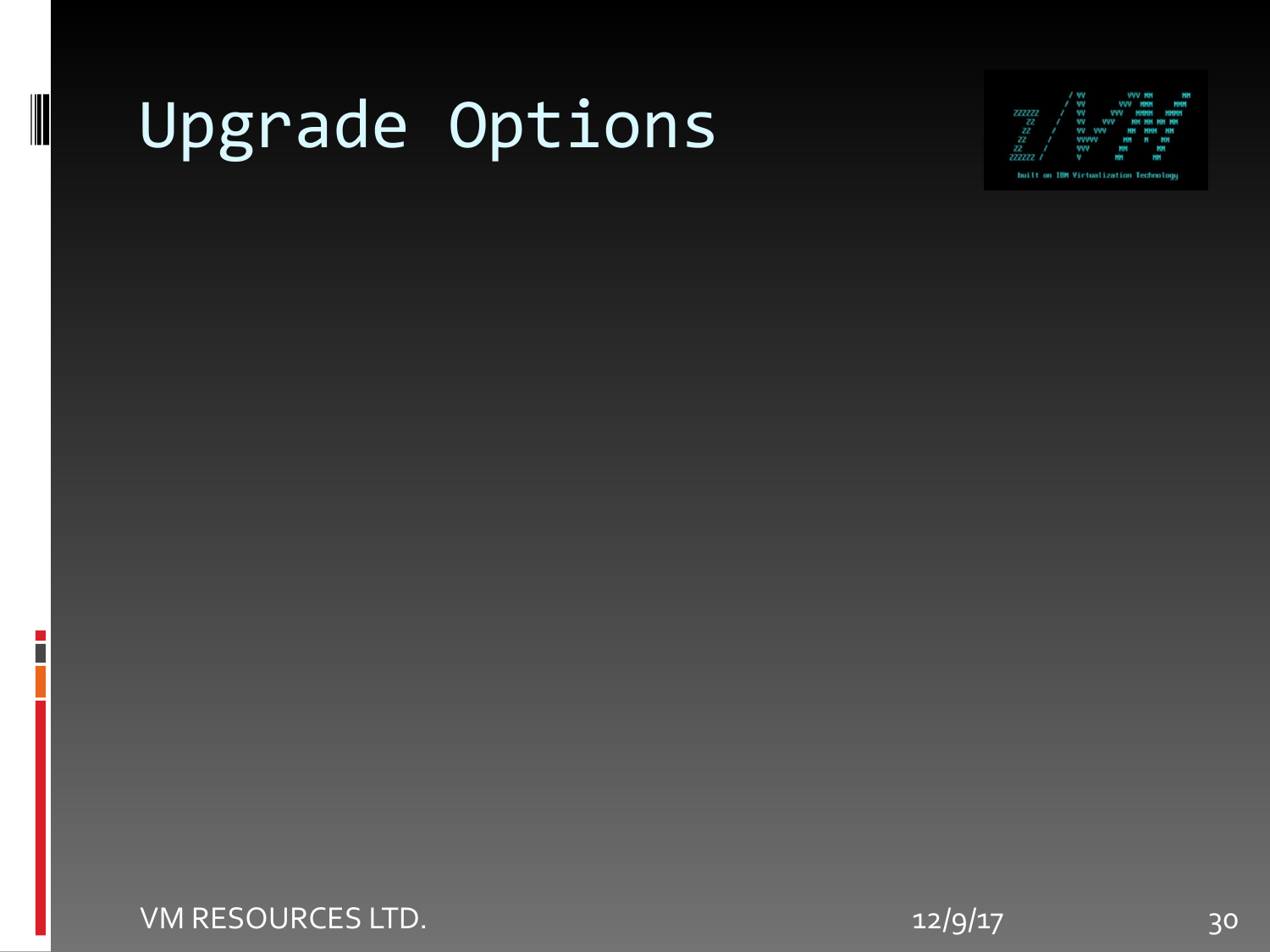### <sup>Ø</sup> Remove Obsolete Release



VM RESOURCES LTD. 212/9/17 31